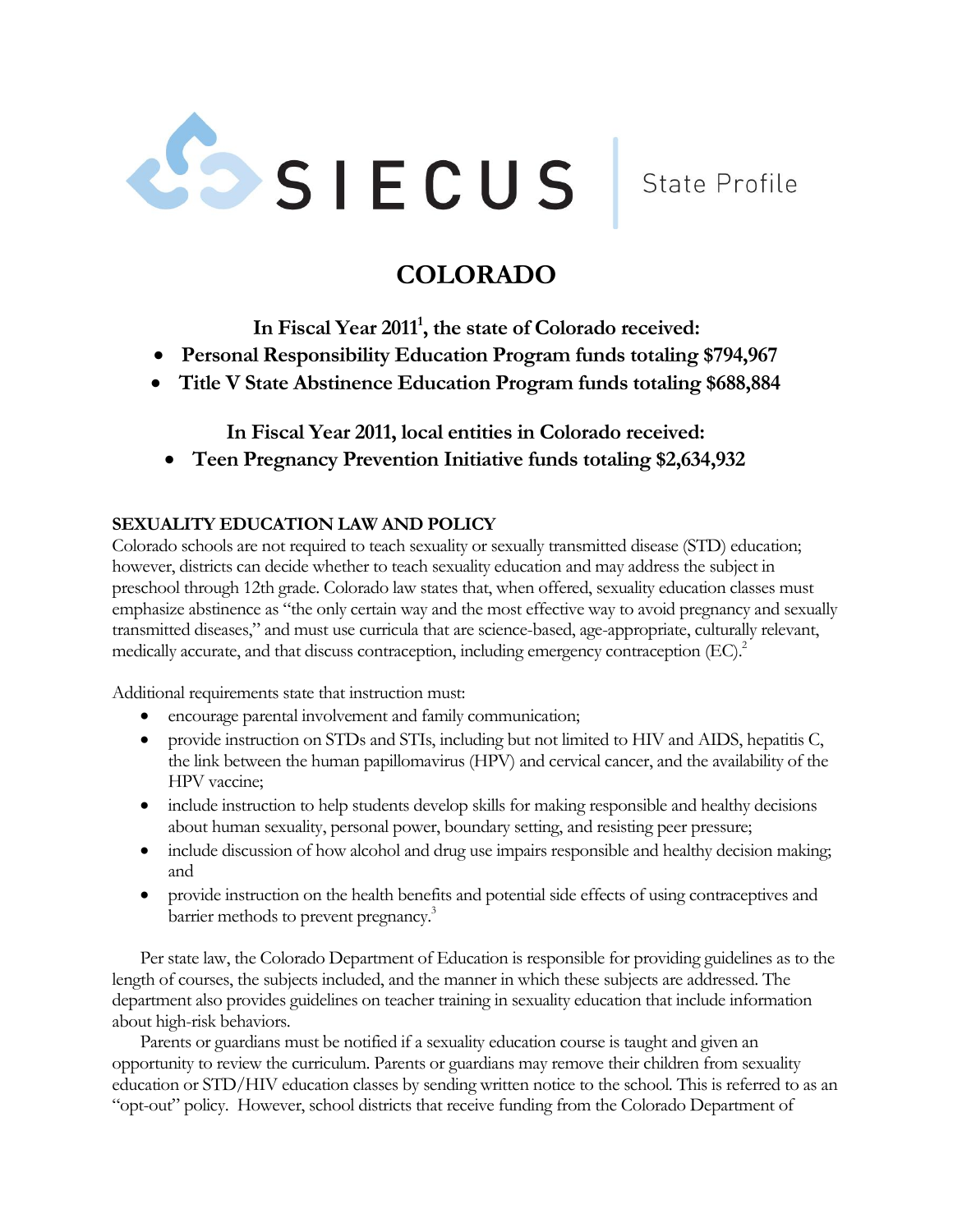Education through the Colorado Comprehensive Health Education Act of 1990 are required to have an "opt-in" policy instead. This means that a parent or guardian must provide written consent for their child to participate in a sexuality education course.

See Colorado Statutes [22-25-104,](http://www.michie.com/colorado/lpext.dll/cocode/1/35d4a/370c9/37397/373e6?f=templates&fn=document-frame.htm&2.0#JD_22-25-104) [22-25-106,](http://www.michie.com/colorado/lpext.dll/cocode/1/35d4a/370c9/37397/3742e?f=templates&fn=document-frame.htm&2.0#JD_22-25-106) [22-25-110,](http://www.michie.com/colorado/lpext.dll/cocode/1/35d4a/370c9/37397/37456?f=templates&fn=document-frame.htm&2.0#JD_22-25-110) [22-1-110.5,](http://www.michie.com/colorado/lpext.dll/cocode/1/35d4a/35dba/35dbc/35e79?f=templates&fn=document-frame.htm&2.0#JD_22-1-1105) an[d 25-4-1405.](http://www.michie.com/colorado/lpext.dll/cocode/1/464c7/474d0/474d2/47a4a/47a8d?f=templates&fn=document-frame.htm&2.0#JD_25-4-1405)

# **RECENT LEGISLATION**

SIECUS is not aware of any recent legislation regarding sexuality education in Colorado.

# **YOUTH SEXUAL HEALTH DATA**

SIECUS has compiled the following data to provide an overview of adolescent sexual health in Colorado. The data collected represents the most current information available.

# **Colorado Youth Risk Behavior Survey (YRBS) Data**<sup>4</sup>

- In 2011, 36% of female high school students and 45% of male high school students in Colorado reported ever having had sexual intercourse, compared to 46% of female highschool students and 49% of male high school students nationwide.
- $\bullet$  In 2011, 2% of female high school students and 5% of male high school students in Colorado reported having had sexual intercourse before age 13, compared to 3% of female high school students and 9% of male high school students nationwide.
- $\bullet$  In 2011, 11% of female high school students and 15% of male high school students in Colorado reported having had four or more lifetime sexual partners, compared to 13% of female high school students and 18% of male high school students nationwide.
- $\bullet$  In 2011, 29% of female high school students and 34% of male high school students in Colorado reported being currently sexually active (defined as having had sexual intercourse in the three months prior to the survey), compared to 34% of female high school students and 33% of male high school students nationwide.
- In 2011, among those high school students who reported being currently sexually active, 64% of females and 75% of males in Colorado reported having used condoms the last time they had sexual intercourse, compared to 54% of females and 67% of males nationwide.
- In 2011, among those high school students who reported being currently sexually active, 29% of females and 18% of males in Colorado reported having used birth control pills the last time they had sexual intercourse, compared to 23% of females and 13% of males nationwide.
- In 2011, among those high school students who reported being currently sexually active, 26% of females and 25% of males in Colorado reported having used alcohol or drugs the last time they had sexual intercourse, compared to 18% of females and 26% of males nationwide.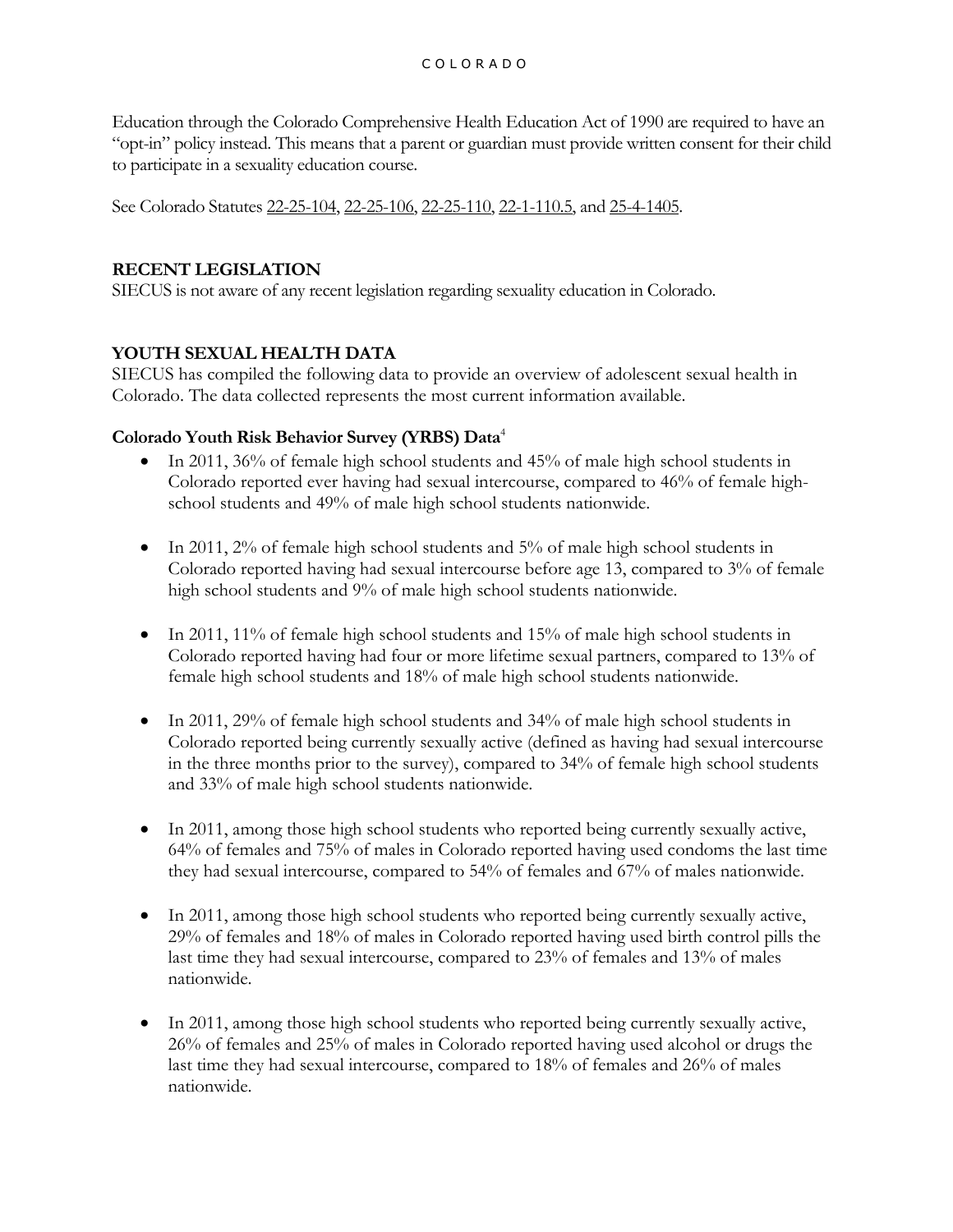• In 2011, 80% of high school students in Colorado reported having been taught about AIDS/HIV in school, compared to 84% of high school students nationwide.

# **Colorado Teen Pregnancy, HIV/AIDS, and Sexually Transmitted Disease Data**

*Teen Pregnancy, Birth, and Abortion*

- Colorado's teen birth rate currently ranks 24th in the United States, with a rate of 33.4 births per 1,000 young women ages 15–19, compared to the national rate of 34.3 births per  $1,000$ .<sup>5</sup> In 2010, there were a total of 5,474 live births to young women ages 15–19 reported in Colorado.<sup>6</sup>
- In 2005, Colorado's teen pregnancy rate ranked 19th in the United States, with a rate of 69 pregnancies per 1,000 young women ages 15–19, compared to the national rate of 70 pregnancies per 1,000.<sup>7</sup> There were a total of 10,840 pregnancies among young women ages 15–19 reported in Colorado in 2005. 8
- In 2005, Colorado's teen abortion rate ranked 18th in the United States, with a rate of 17 abortions per 1,000 young women ages 15–19, compared to the national rate of 19 abortions per  $1,000$ .

# *HIV and AIDS*

- In 2010, the rate of diagnoses of HIV infection among adolescents aged 13-19 years in Colorado was 2.8 per 100,000 compared to the national rate of 7.9 per  $100,000$ .<sup>10</sup>
- In 2010, the rate of AIDS diagnoses among adolescents 13-19 years in Colorado was 0.7 per 100,000 compared to the national rate of 1.9 per  $100,000$ .<sup>11</sup>
- In 2010, the rate of diagnoses of HIV infection among young adults aged 20-24 years in Colorado was 18.0 per 100,000 compared to the national rate of 36.9 per  $100,000$ .<sup>12</sup>
- In 2010, the rate of AIDS diagnoses among young adults aged 20-24 years in Colorado was 7.7 per 100,000 compared to the national rate of 10.4 per  $100,000$ .<sup>13</sup>

# *Sexually Transmitted Diseases*

- Colorado ranks 24th in the United States for reported cases of chlamydia among young people ages 15–19, with an infection rate of 18.78 cases per 1,000, compared to the national rate of 20.03 cases per 1,000. In 2009, there were a total of 6,278 cases of chlamydia reported among young people ages 15–19 in Colorado. 14
- Colorado ranks 32nd in the United States for reported cases of gonorrhea among young people ages 15–19, with an infection rate of 2.21 cases per 1,000, compared to the national rate of 4.04 cases per 1,000. In 2009, there were a total of 740 cases of gonorrhea reported among young people ages 15–19 in Colorado. 15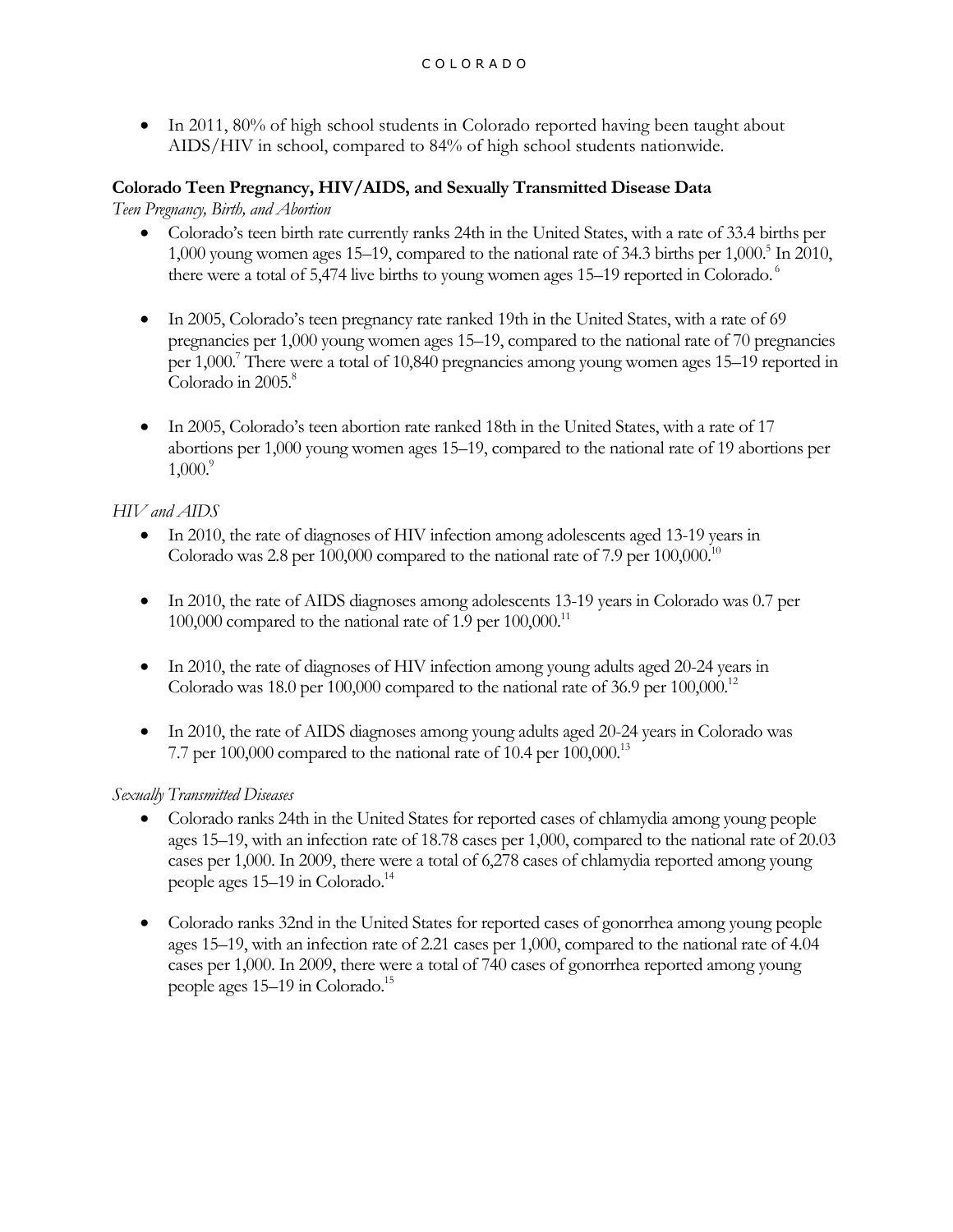# **FEDERAL FUNDING FOR SEX EDUCATION, TEEN PREGNANCY PREVENTION, AND ABSTINENCE-ONLY PROGRAMS**

# **President's Teen Pregnancy Prevention Initiative**

The President's Teen Pregnancy Prevention Initiative (TPPI) funds medically accurate and ageappropriate programs to reduce teen pregnancy. The U.S. Department of Health and Human Services, Office of Adolescent Health (OAH) administers the grant program, which totaled \$105 million in discretionary funding for Fiscal Year (FY) 2011. TPPI consists of two funding tiers that provide grants to local public and private entities. Tier 1 totals \$75 million and provides funding for the replication of evidence-based programs proven to prevent unintended teen pregnancy and address underlying behavioral risk factors. Tier 2 totals \$25 million and provides funding to develop and test additional models and innovative strategies. A portion of the Tier 2 funds, \$15.2 million, was allocated for research and demonstration grants to test innovative approaches, while the remaining funding, \$9.8 million, was allocated for grants to support communitywide initiatives. TPPI also dedicates \$4.5 million in funding to conduct evaluations of individual programs.

## *TPPI Tier 1: Evidence-Based Programs*

The TPPI Tier 1 grant program supports the replication of evidence-based programs proven effective through rigorous evaluation to prevent unintended teen pregnancy, underlying behavioral risk factors, or other associated risk factors.

 There is one TPPI Tier 1 grantee in Colorado, FRIENDS FIRST, Inc., which received \$901,604 in federal funding for FY 2011.

# FRIENDS FIRST, \$901,604 (FY 2011)

FRIENDS FIRST is a nonprofit organization located in Littleton, Colorado, that provides abstinenceonly-until-marriage programming to communities and schools in the Denver metro area. According to its web site, FRIENDS FIRST was established "in 1993 to address the increasing trend of out-of-wedlock childbearing and incidence of births to teen mothers."<sup>16</sup> Its mission is to equip "youth, families, and communities to make positive choices by imparting relationship education and promoting the benefits of a healthy lifestyle."<sup>17</sup>

With its TPPI grant, FRIENDS FIRST provides teen pregnancy prevention programming to youth in low-income areas in Denver and surrounding communities with large Latino populations. The overall goal of the program is "to provide youth with the motivation to make safe choices, to imagine a positive future, and provide opportunities to discuss how current risk behaviors can be a barrier to successful adulthood."<sup>18</sup>

The organization also implements *Project AIM (Adult Identity Monitoring)* to all seventh grade students at 14 middle schools within the following public school districts: Adams County School District 50, Brighton School District 27-J in Adams County, Cherry Creek Public Schools in Arapahoe County, Denver Public Schools, Jefferson County Public Schools, and Sheridan School District in Arapahoe County. The individual schools where programming is implemented include: Clear Lake Middle School, Creighton Middle School, Farrell B. Howell Middle School, Grant Ranch Middle School, Henry World Middle School, Horizon Middle School, Ken Caryl Middle School, Lake Middle School, Manny Martinez Middle School, Overland Trail Middle School, Rachel B. Noel Middle School, Sheridan Middle School, Skinner Middle School, and Smiley Middle School. The program will provide in-class instruction to participants and serve approximately 2,013 youth each year.19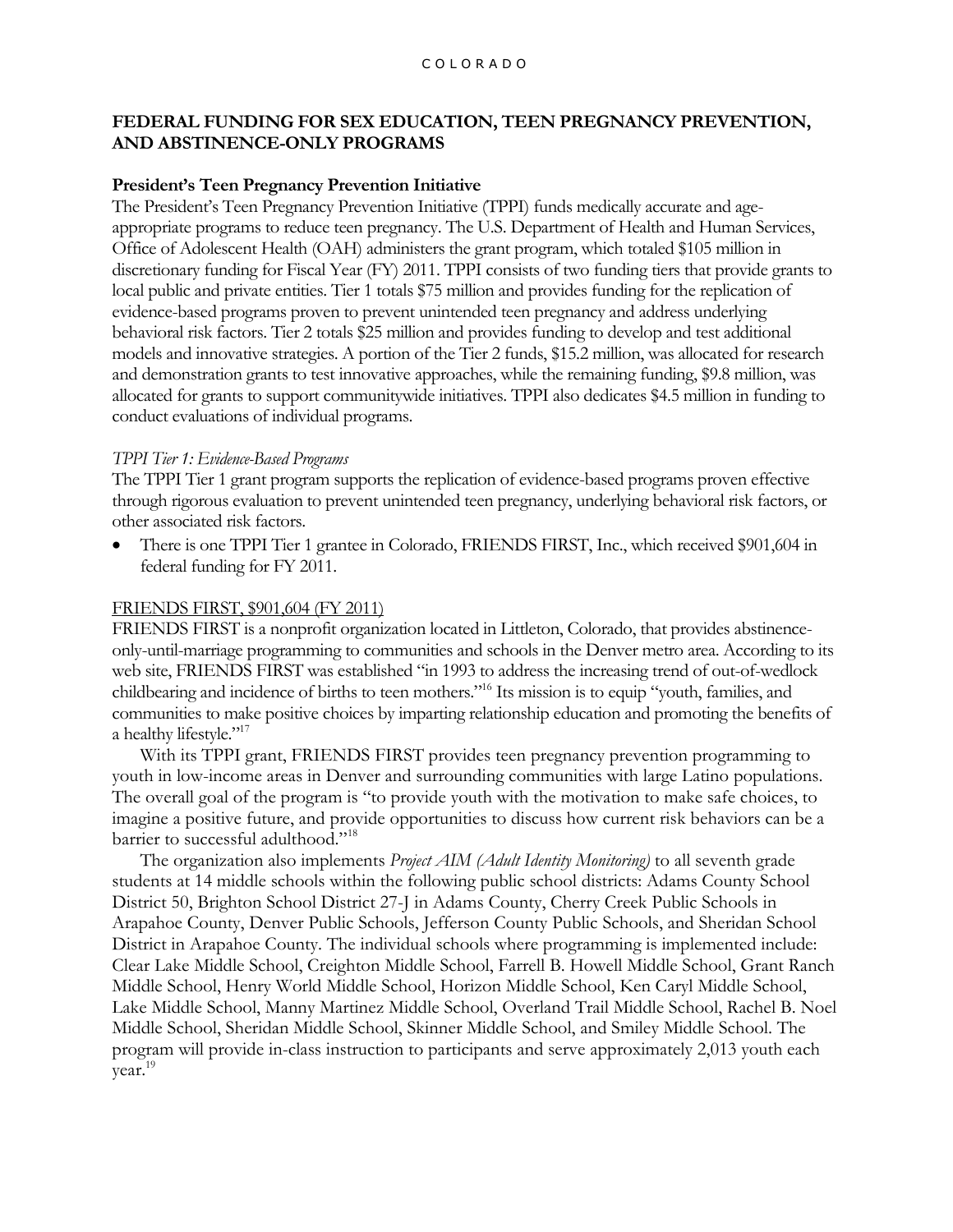#### C O L O R A D O

*Project AIM (Adult Identity Mentoring)* is an evidence-based youth development program designed to help adolescents identify their future goals and consider how engaging in risky behavior may negatively impact their ability to achieve those goals. The program is based on the "Theory of Possible Selves," which proposes that an individual's motivation is determined by the ability to imagine his future self. Those that are capable of imagining both possible positive and negative futures are therefore more inclined to work toward their life goals.<sup>20</sup> The school-based intervention consists of 10 sessions which are divided into four units: 1) Legacy, Role Models, and Peers; 2) Self-Projection: Expanding Visions of Possible Selves; 3) Self-Expression through Work: Development of Possible Self; and 4) Skills of Fulfilling Positive Future Possible Selves.<sup>21</sup> The lessons consist of group discussions, interactive activities, and roleplaying exercises to encourage youth to explore their personal interests, social surroundings, and their goals for their future adult life.<sup>22</sup> *Project AIM* is designed for use with African-American youth ages 11–14 and is also appropriate for use with Latino youth. Although it is a school-based program, it can also be implemented in community-based settings. An evaluation of the program published in the *Journal of Adolescent Medicine* found that, at a 19-week follow-up, adolescents who participated in the program were significantly less likely to report having had sexual intercourse than participants in the control group and, at a one-year follow-up, that male participants were significantly less likely to report having had sexual intercourse than participants in the control group.<sup>23</sup>

FRIENDS FIRST also currently receives a Title V abstinence-only sub-grant, which totals \$244,400 in funding for FY 2011. (Please see the Title V State Abstinence Education Grant Program section below for more information.) The organization also previously received abstinence-onlyuntil-marriage funding through the now-defunct Community-Based Abstinence Education (CBAE) and Adolescent Family Life Act (AFLA) funding streams. Over the years, it received more than \$3 million in CBAE funding and \$1.3 million in AFLA funding.

#### *TPPI Tier 2: Innovative Approaches*

The TPPI Tier 2 grant program supports research and demonstration programs in order to develop, replicate, refine, and test additional models and innovative strategies for preventing teenage pregnancy.

- Local organizations in Colorado received \$1,733,328 in TPPI Tier 2 Innovative Approaches funding for FY 2011.
- There are two TPPI Tier 2 Innovative Approaches grantees in Colorado: Denver Health and Hospital Authority and the University of Colorado, Denver.

#### Denver Health and Hospital Authority, \$808,785 (FY 2011)

The Denver Health and Hospital Authority is a comprehensive, integrated health agency of the State of Colorado that provides health care, emergency medicine, and trauma services to residents of Denver and the Rocky Mountain region. The agency also provides public health services and health education to local communities.<sup>24</sup> With its TPPI Tier 2 Innovative Strategies grant, Denver Health plans to implement a project called "Using Social Media to Enhance the Impact of Teen Outreach Program" in metro area communities. The intervention will adapt *Teen Outreach Program (TOP)*—an evidence-based, positive youth development program with a sexuality education component—by including a cell-phone program enhancement, TOP4ME (Teen Outreach Program for Media Enhancement).

*TOP* is an evidence-based youth development program that engages young people in experiential learning activities in order to "prepare for successful adulthood and avoid problem behaviors."<sup>25</sup> The program is designed for youth ages 12–17 and focuses on reducing rates of school failure, school suspension, and teen pregnancy. *TOP* consists of a nine-month curriculum that addresses such topics as relationships, peer pressure, decision making, values clarification, goal-setting, adolescent development, and sexual health.<sup>26</sup> It also includes a 20-hour community service component that engages participants in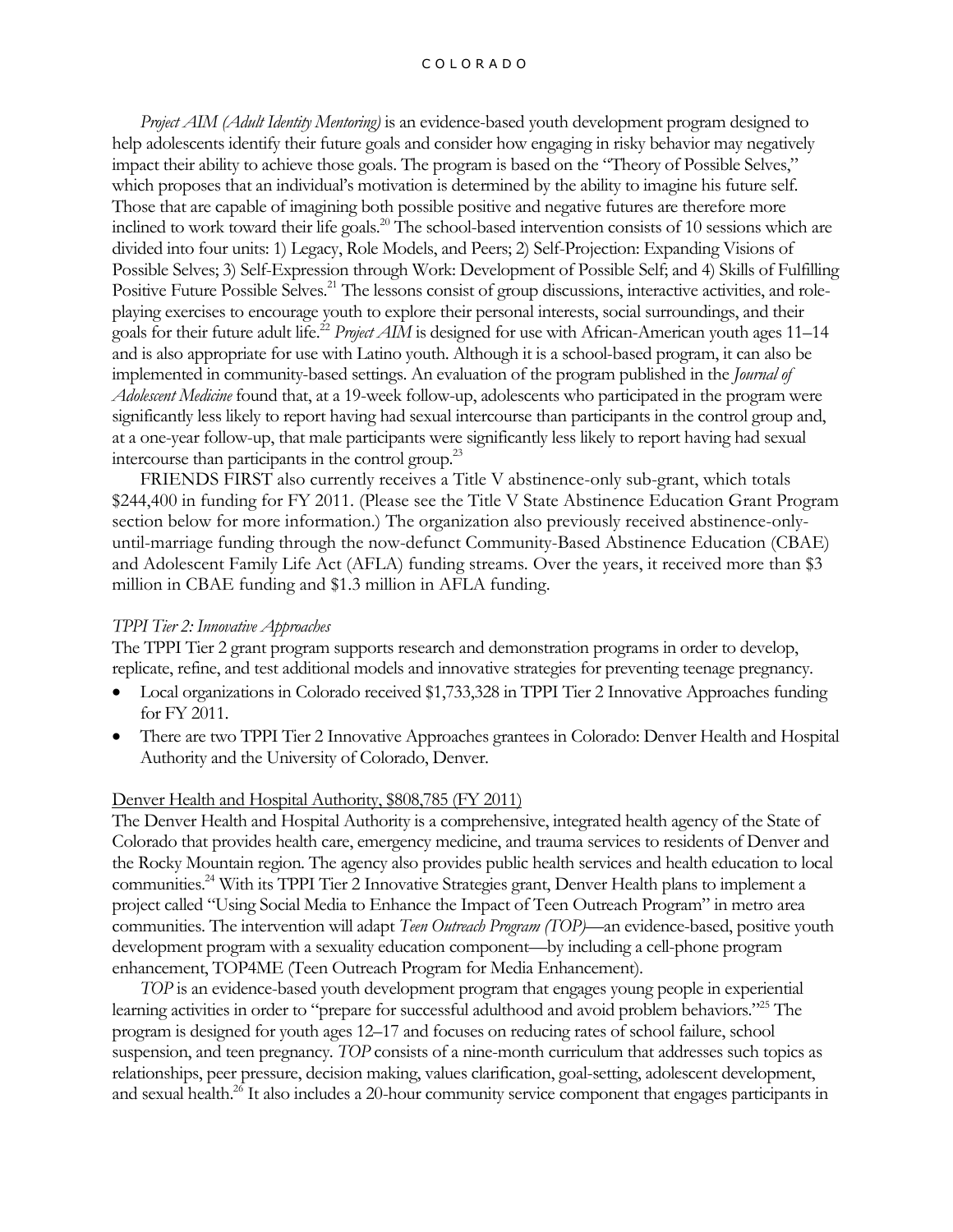activities to enhance knowledge and develop skills, including self-efficacy, communication, conflictmanagement, and self-regulation. *TOP* can be delivered as an in-school, after-school, or community-based program. An evaluation of the program published in *Child Development* found that young women, ages 15– 19, who participated in *TOP* were significantly less likely to report a pregnancy during the program than participants in the control group.<sup>27</sup>

The TOP4ME enhancement will use weekly text messages to emphasize key learning from *TOP* and provide health service referrals, increasing opportunities for young people to access contraceptive care. TOP4ME will be available to program participants for the duration of the program and for one year after the program's end. By adding an innovative cell phone-based component to *TOP*, the agency aims to increase accessibility of the program as well as access to low-cost reproductive care. The agency also hopes to increase retention of diverse and at-risk program participants and the sustainability of the program.<sup>28</sup> Denver Health has partnered with two local organizations, the Boys and Girls Clubs of Metro Denver (BGCMD) and Colorado Youth Matter. Denver Health will target primarily low-income, minority youth at four BGCMD sites. Colorado Youth Matter will train Boys & Girls Clubs staff to implement *TOP* and to identify additional elements of *TOP* to adapt for cell-phone use. The agency plans to serve 800 youth ages  $14-18^{29}$ 

## University of Colorado, Denver, \$924,543 (FY 2011)

The University of Colorado, Denver, will implement *Circle of Life* to Native American youth ages 13–15 representing ten tribes in North and South Dakota. The intervention aims to "reduce the probability of behavior resulting in pregnancy."<sup>30</sup> *Circle of Life* is a culturally competent, HIV-prevention education curriculum designed for use with this population. The curriculum incorporates traditional symbols and story-telling specific to Native American culture in order to increase knowledge, skills, and behavior change among participants. Lessons discuss concepts of family and community in an effort to instill pride and a commitment to preventing the spread of HIV in their communities. *Circle of Life* also teaches caring and compassion for HIV-positive individuals. The curriculum includes parent-child activities that are designed to engage parents in their children's learning and heighten community awareness of  $HIV/AIDS.<sup>31</sup>$ 

The University of Colorado, Denver, will adapt the program for delivery in an after-school setting and digitize the curriculum while maintaining tribal-specific content, such as developing digital story-telling components. The program will reach approximately 150 youth annually.<sup>32</sup>

# *TPPI Tier 2: Communitywide Initiatives*

The TPPI Tier 2 grant program also supports communitywide initiatives to reduce rates of teenage pregnancy and births in communities with the highest rates. The program awards grants to national organizations as well as state- and community-based organizations. Funded national partners provide training and technical assistance to local grantees. The Centers for Disease Control and Prevention (CDC) administer the grant program in partnership with OAH.

There are no TPPI Tier 2 Communitywide Initiatives grantees in Colorado.

# **Personal Responsibility Education Program**

The Personal Responsibility Education Program (PREP) totals \$75 million per year for FYs 2010–2014 and is the first-ever dedicated funding stream for more comprehensive approaches to sexuality education. The U.S. Department of Health and Human Services, Administration for Children and Families (ACF) administers the grant. PREP includes a \$55 million state-grant program, \$10 million to fund local entities through the Personal Responsibility Education Innovative Strategies (PREIS) Program, \$3.5 million for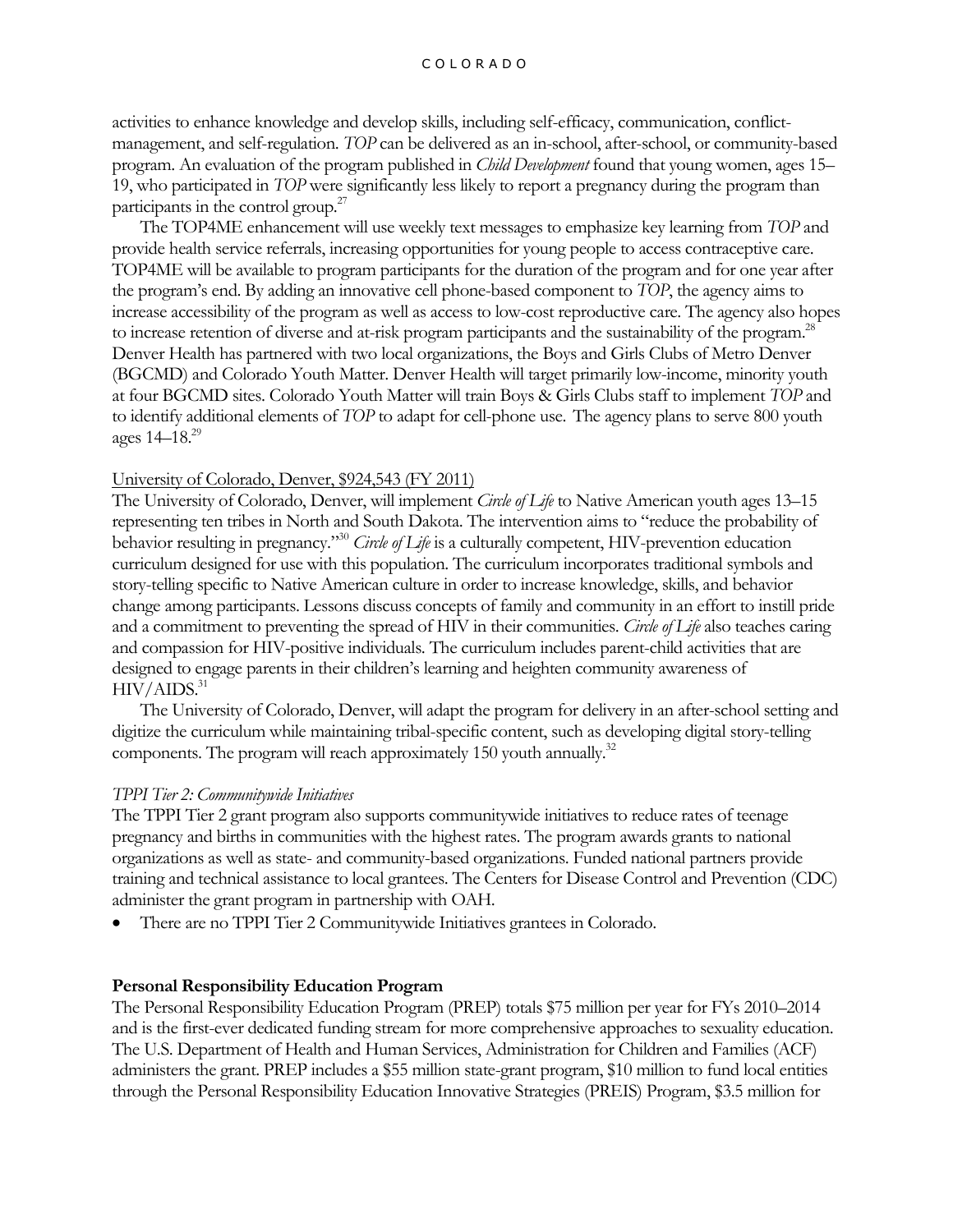the Tribal PREP Program for tribes and tribal organizations, and \$6.5 million for evaluation, training, and technical assistance. Details on the state-grant program, PREIS, and Tribal PREP are included below.

# *PREP State-Grant Program*

The PREP state-grant program supports evidence-based programs that provide young people with medically accurate and age-appropriate information for the prevention of unintended pregnancy, HIV/AIDS, and other sexually transmitted infections (STIs). The grant program totals \$55 million per year and allocates funding to individual states. The grant does not require states to provide matching funds. Funded programs must discuss abstinence and contraception, and place substantial emphasis on both. Programs must also address at least three of the following adulthood preparation subjects: healthy relationships, positive adolescent development, financial literacy, parent-child communication skills, education and employment skills, and healthy life skills.

- The Colorado Department of Human Services received \$794,967in federal PREP funds for FY 2011.
- There are three sub-grantees for the Colorado PREP state-grant program: Denver County Department of Human Services (\$140,000); Garfield County Department of Human Services (\$140,000); and Huerfano County Department of Social Services (\$140,000).<sup>33</sup>

The Colorado PREP state-grant program aims to improve the sexual health of young people by reducing teen pregnancy and STD rates among youth in targeted high-risk communities by at least 10%. The program employs a positive youth development approach to implement evidence-based programs in target communities. Through the state-grant program, local entities will provide comprehensive sexuality education and life-skills programs to youth to "enable them to make responsible decisions to lead safe and healthy lives."<sup>34</sup> The Colorado Department of Human Services selected three counties of varying sizes to develop communitywide initiatives with PREP funds.

The three selected communities include Denver, Garfield, and Huerfano counties. In each of these counties, the county department of human services has been awarded funds to implement PREP and establish a local advisory committee to guide program implementation. In addition, the state department of human services has contracted with two state-based organizations, Colorado Youth Matter and The Healthy Colorado Youth Alliance, to provide training, technical assistance, outreach, and related resources and information to the community sub-grantees.<sup>35</sup> A state-level advisory committee was also created to guide the state implementation plan. Each of the funded communities must choose one or more evidence-based program(s) from the following list of approved program models developed by the state PREP Advisory Committee:

- 1. *Be Proud! Be Responsible!*
- 2. *Becoming a Responsible Teen (BART)*
- 3. *¡Cuídate!*
- 4. *Draw the Line/Respect the Line*
- 5. *HIV Risk Reduction*
- 6. *Making Proud Choices!*
- 7. *Reducing the Risk*
- 8. *Teen Outreach Program (TOP)*
- 9. *Safer Choices*
- 10. *Tailoring Family Planning Services to the Special Needs of Adolescents*<sup>36</sup>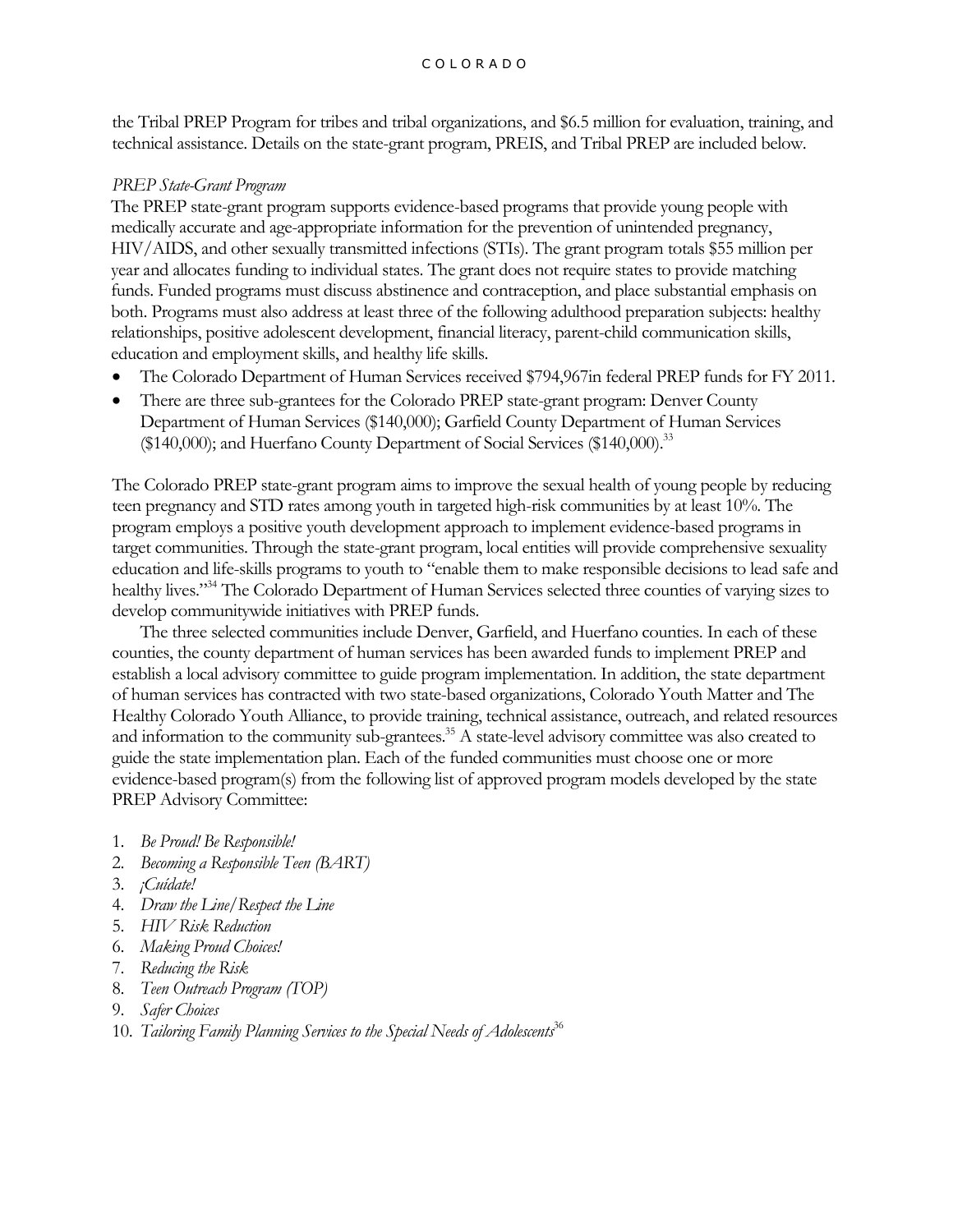#### C O L O R A D O

The first eight curricula all appear on the list of 28 evidence-based programs approved by the Office of Adolescent Health for replication with Tier 1 Teen Pregnancy Prevention Initiative funds. (Please see the OAH [Intervention Implementation Reports](http://www.hhs.gov/ash/oah/prevention/research/programs/index.html) for more information about these programs.)

*Safer Choices* is an evidence-based HIV-, STD-, and pregnancy-prevention program designed for students in the ninth and 10th grades. The program consists of experiential activities developed to build communication skills, skills for delaying sexual initiation, and condom-efficacy skills for those students who are or become sexually active. *Safer Choices* has five program components, including a "school health protection council" that involves students, parents, school faculty, and community members; a 20-session classroom-based curriculum; a peer team or club responsible for hosting school-wide activities; a parent education component with parent-child activities; and activities to expose and increase students' awareness of local support services. An evaluation of the program published in the *Journal of Adolescent Health* found that the program was effective in delaying the initiation of sexual intercourse among Latino youth. Additional evaluations of *Safer Choices* showed that among participants it increased the use of contraception, increased condom use, reduced incidence of unprotected sex, and reduced number of sexual partners with whom condoms weren't used. $37$ 

*Tailoring Family Planning Services to the Special Needs of Adolescents* is a pregnancy prevention protocol that provides clinic-based contraception education, counseling, and services to meet the specific needs of adolescent clients. Implemented in family planning clinics and other reproductive health care settings, the intervention offers age- and developmentally appropriate information, increased counseling time, information about medical exams, and reassurances of confidentiality for clients under the age of 18. The protocol includes a Personal Information Form, which helps health providers identify female adolescents who are at high risk of becoming pregnant. The two-part intervention consists of the original appointment and a six-week follow-up appointment. It is designed for use with suburban and rural white female adolescents ages 17 and younger. An evaluation of the study published in *Family Planning Perspectives* found, at a six-month follow-up, that clients who received the intervention were significantly more likely to report using a contraceptive method. Long-term findings show that the intervention also reduced pregnancy rates among participants.<sup>38</sup>

PREP funded communities must also choose three among the following four adulthood preparation subjects to incorporate into their programs: 1) healthy life skills; 2) healthy relationships; 3) adult-child relationships; and 4) educational and career services.<sup>39</sup>

#### *Personal Responsibility Education Innovative Strategies (PREIS)*

PREIS supports research and demonstration programs to develop, replicate, refine, and test innovative models for preventing unintended teen pregnancy. ACF implements the grant program in collaboration with OAH and provides a total of \$10 million in funding directly to local public and private entities.

There are no PREIS grantees in Colorado.

#### *Tribal Personal Responsibility Education Program (Tribal PREP)*

Tribal PREP supports the development and implementation of comprehensive teen pregnancy prevention programs within tribes and tribal communities. Tribal PREP programs target youth ages 10– 19 who are in or are aging out of foster care, homeless youth, youth with HIV/AIDS, pregnant and/or parenting youth who are under 21 years of age, and youth who live in areas with high adolescent birth rates. Programs must address at least three of the following adulthood preparation subjects: healthy relationships, positive adolescent development, financial literacy, parent-child communication skills, education and employment skills, and healthy life skills.

- In FY 2011, 16 tribes and tribal organizations from nine states received a total of \$6.5 million.
- There are no Tribal PREP grantees in Colorado.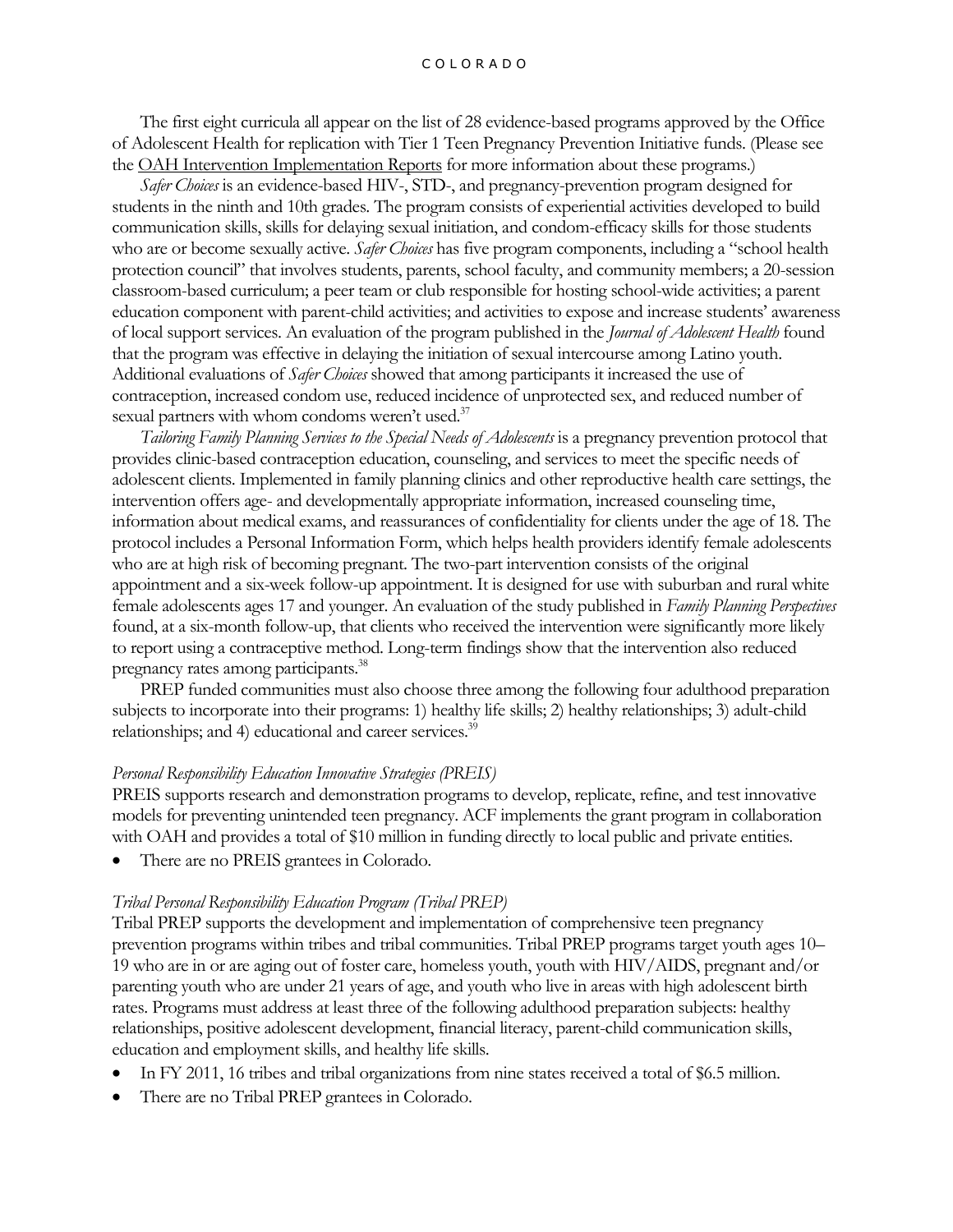## **Title V State Abstinence Education Grant Program**

The Title V State Abstinence Education Grant Program (Title V Abstinence-Only Program) allocates \$50 million per year to states for FYs 2010–2014. ACF administers the grant program. The Title V Abstinence-Only Program requires states to provide three state-raised dollars or the equivalent in services for every four federal dollars received. The state match may be provided in part or in full by local groups. All programs funded by the Title V Abstinence-Only Program must promote abstinence from sexual activity as their exclusive purpose and may provide mentoring, counseling, and adult supervision toward this end. Programs must be medically accurate and age-appropriate and must ensure abstinence is an expected outcome.

- The Colorado Department of Education received \$688,884 in federal Title V abstinence-only funding for FY 2011.
- The Colorado Department of Education provides sub-grants to four local public and private entities: Center Consolidated Schools (\$97,184); Center for Relationship Education (\$233,400); FRIENDS FIRST, Inc. (\$215,300); and the Pueblo City-County Health Department (\$58,100).<sup>40</sup>
- In Colorado, sub-grantees are required to contribute an 85% match rate of the federal funding they receive. The match can be made using in-kind services.

The Colorado Title V abstinence-only program is administered by the Colorado Department of Education, which sub-grants the funds to four local entities. The program aims to deliver abstinence-only programming to local communities and school districts. Highest priority for the Title V abstinence-only funds was given to counties/communities with the highest number of teen pregnancies and to school districts with student populations at high risk for contracting STDs, including HIV. Funded entities provide both school-based and community-based programming and curricula must be medically accurate and evidence based.<sup>41</sup>

## Center Consolidated Schools, \$97,184 (FY 2011)

Center Consolidated Schools uses its Title V abstinence-only funds to expand upon an already existing peer mentoring program, *Viking Navigators*. <sup>42</sup> The school-based program serves middle-school students and their parents in Center, Colorado. The program implements the following curricula: *Promoting Health Among Teens! (Abstinence-Only Intervention)*; *WAIT (Why Am I Tempted?) Training; STARS (Students Teaching About Relationships and Success)*; *Botvin Life Skills Training;* and *WhyTry.<sup>43</sup>*

## Center for Relationship Education, \$233,400 (FY 2011)

The Center for Relationship Education (CRE), formerly WAIT Training, is an abstinence-only-untilmarriage industry leader and publisher of the well-known abstinence-only-until-marriage curriculum, *WAIT Training*. The organization is a former Community Based Abstinence Education (CBAE) grantee and received a total of \$2,368,820 in CBAE funds for FYs 2006–2009. CRE also receives federal funds through the Healthy Marriage Initiative and holds a cooperative agreement with the Centers for Disease Control and Prevention, Division of Adolescent and School Health to promote sexual abstinence. CRE uses the *WAIT Training* in various counties throughout Colorado, such as Otero, Prowers, San Juan, Rio Grande, and Costilla.<sup>44</sup>

*WAIT Training* is an abstinence-only-until-marriage curriculum that uses fear- and shame-based tactics to promote abstinence as the only appropriate behavior outside of marriage. SIECUS reviewed the most recent edition of *WAIT Training* and found that, similar to previous editions, it includes little medical or biological information about puberty and reproduction. Instead, it contains information and statistics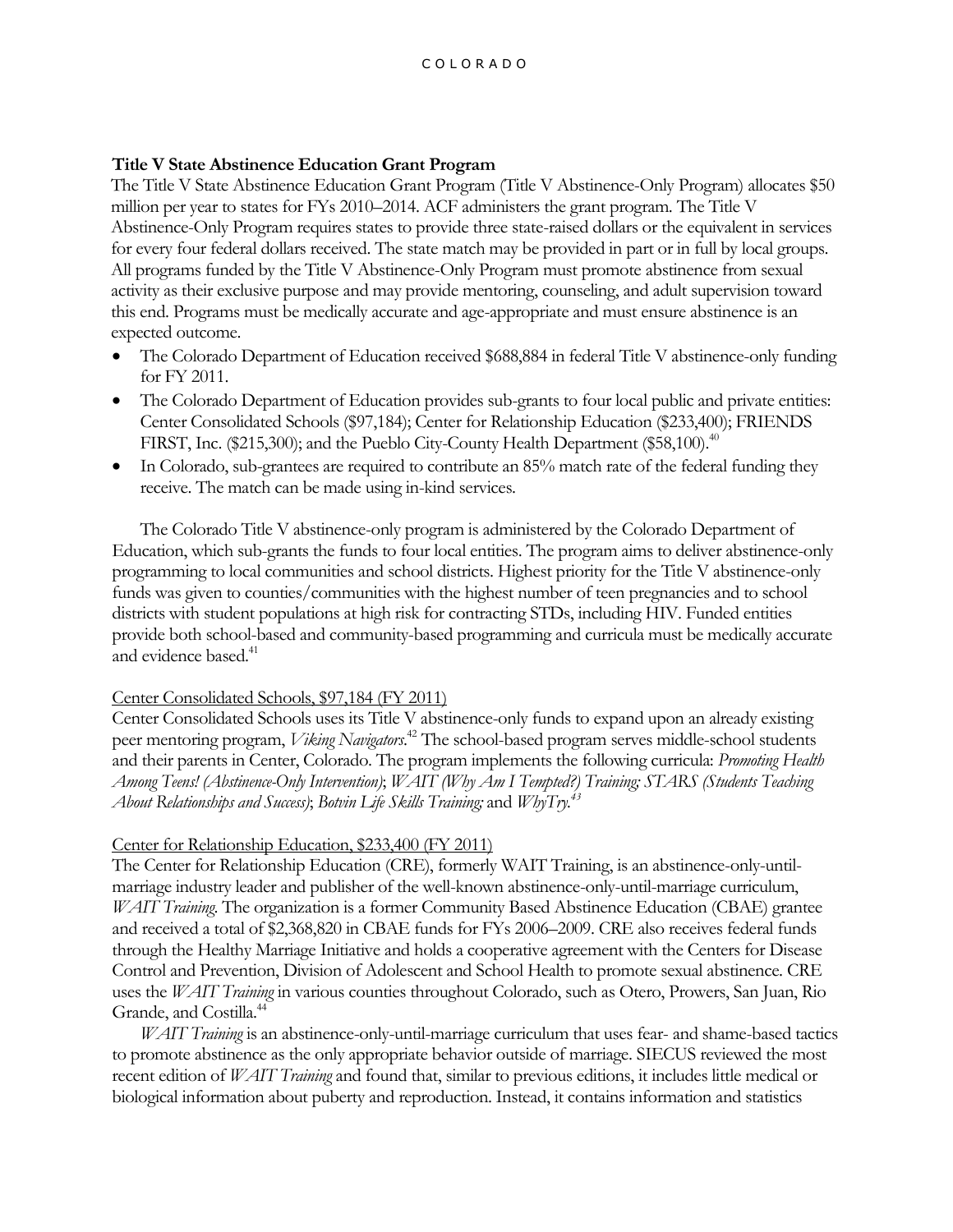promoting the benefits of marriage, activities and skill-building exercises for developing healthy relationships, and information on STDs, including HIV. It also contains messages promoting biased views of gender, sexual orientation, and family structure. For example, *WAIT Training* explains, "When it comes to sex, men are like microwaves and women are like crockpots…[M]en respond sexually by what they see and women respond sexually by what they hear and how they feel about it."<sup>45</sup>

#### FRIENDS FIRST, Inc., \$215,300 (FY 2011)

FRIENDS FIRST, Inc., is a nonprofit organization that provides abstinence-only-until-marriage programming to youth in the Denver metro area. The organization is a TPPI Tier 1 grantee and a former CBAE and AFLA abstinence-only-until-marriage grantee. With its Title V abstinence-only funds, the organization provides programming in Adams, Arapahoe, Boulder, Denver, and Jefferson counties. FRIENDS FIRST, Inc., uses the following curricula: *Project AIM (Adult Identity Mentoring), STARS (Students Teaching About Relationships and Success), It Takes Courage! (ITC!), WAIT (Why Am I Tempted?) Training, Navigator, Aspire,* and *The Art of Loving Well.<sup>46</sup>*

The organization implements its Title V abstinence-only program in 14 middle schools located in five metro Denver counties. FRIENDS FIRST, Inc., uses *Project AIM* to provide in-class instruction to 700 students. The organization also provides after school instruction to half of participants using its *STARS* mentoring program. An additional 7,500 students receive abstinence-only programming through school assemblies.<sup>47</sup> (Please refer to the President's Teen Pregnancy Prevention Initiative section for more information on the FRIENDS FIRST, Inc., TPPI Tier 1 program and the *Project AIM* curriculum.)

*STARS* is an abstinence-only-until marriage mentoring program developed by FRIENDS FIRST Executive Director Gina Harris. The program is designed for students in grades five through 12 and provides "peer role-models for students choosing or wanting to return to abstinence."<sup>48</sup> *STARS* consists of 11 weekly, two-hour, after-school sessions and is intended to reinforce abstinence-only-until-marriage classroom instruction.<sup>49</sup> The program pairs middle school students with high school mentors and aims to "develop the foundation of skills necessary and conducive to stable, successful, long-term, monogamous marriage relationships" among participants. *STARS* includes lessons on goal-setting, self-control, the consequences of sexual activity, setting boundaries, assertiveness and refusal skills, healthy relationships, and the "benefits of abstinence until marriage."<sup>50</sup> An evaluation of the program has not been published in a peer-reviewed, scientific journal showing proven effectiveness in delaying sexual activity.

#### Pueblo City-County Health Department, \$58,100 (FY 2011)

Pueblo City-County Health Department uses its Title V abstinence-only funds to implement the *Teen Outreach Program (TOP)* in School District 70 schools and community settings.

*TOP* is an evidence-based youth development program that engages young people in experiential learning activities in order to "prepare for successful adulthood and avoid problem behaviors."<sup>51</sup> The program is designed for youth ages 12–17 and focuses on reducing rates of school failure, school suspension, and teen pregnancy. *TOP* consists of a nine-month curriculum that addresses such topics as relationships, peer pressure, decision making, values clarification, goal-setting, adolescent development, and sexual health.<sup>52</sup> It also includes a 20-hour community service component that engages participants in activities to enhance knowledge and develop skills, including self-efficacy, communication, conflictmanagement, and self-regulation. *TOP* can be delivered as an in-school, after-school, or community-based program. An evaluation of the program published in *Child Development* found that young women, ages 15– 19, who participated in *TOP* were significantly less likely to report a pregnancy during the program than participants in the control group.<sup>53</sup>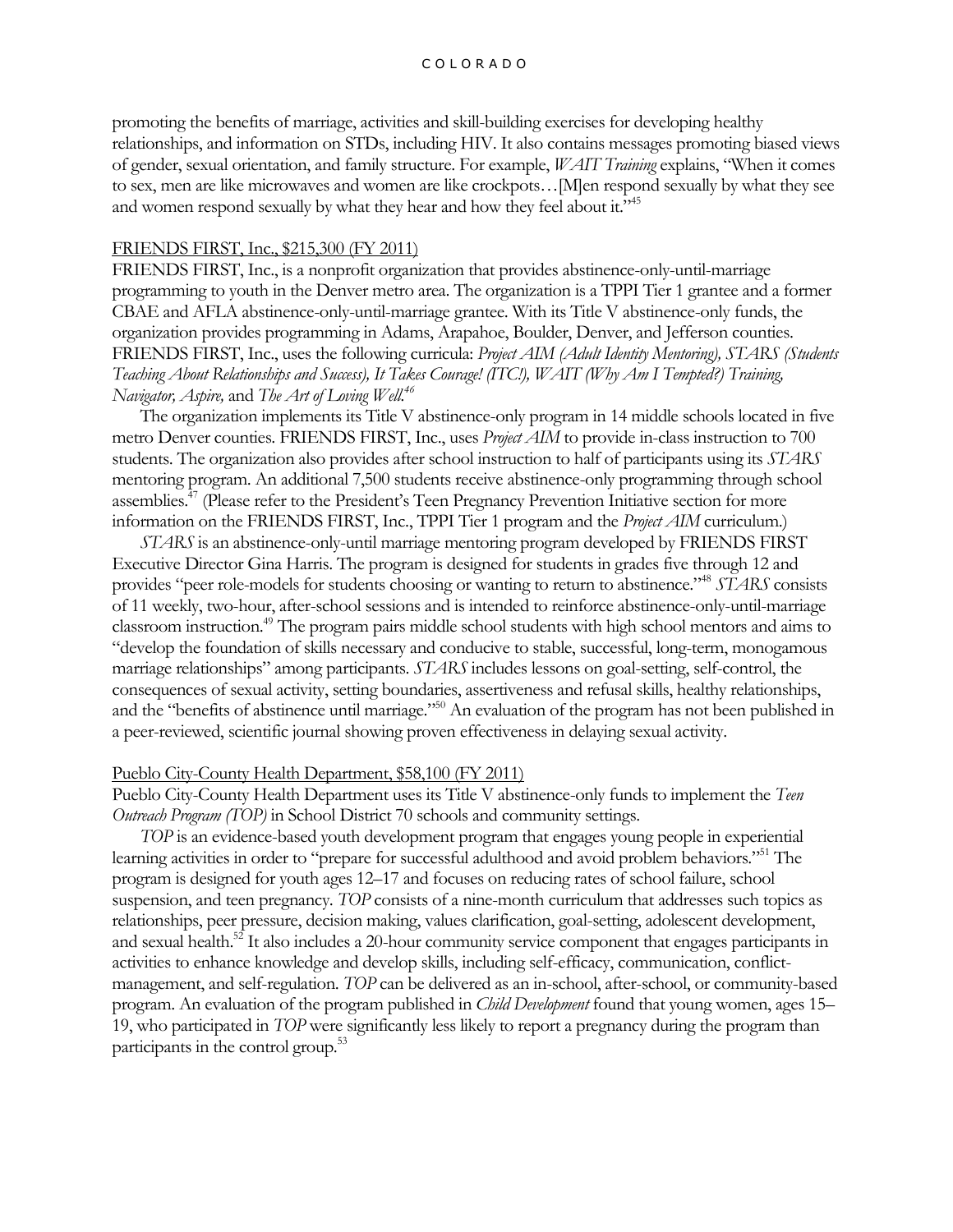| Grantee                                                              | Award       | <b>Fiscal Years</b> |
|----------------------------------------------------------------------|-------------|---------------------|
| <b>Teen Pregnancy Prevention Initiative (TPPI)</b>                   |             |                     |
| TPPI Tier 1: Evidence-Based Programs                                 |             |                     |
| FRIENDS FIRST, Inc.                                                  | \$901,604   | 2010-2014           |
| <b>TOTAL</b>                                                         | \$901,604   |                     |
| TPPI Tier 2: Innovative Approaches                                   |             |                     |
| Denver Health and Hospital Authority                                 | \$808,785   | 2010-2014           |
| University of Colorado Denver                                        | \$924,543   |                     |
| <b>TOTAL</b>                                                         | \$1,733,328 |                     |
| <b>Personal Responsibility Education Program (PREP)</b>              |             |                     |
| <b>PREP State-Grant Program</b>                                      |             |                     |
| Colorado Department of Human Services (federal grant)                | \$794,967   | 2011                |
| Sub-grantees                                                         |             |                     |
| Denver Human Services                                                |             | 2011                |
| Garfield County Department of Human Services                         |             | 2011                |
| Huerfano County Department of Social Services                        |             | 2011                |
| <b>TOTAL</b>                                                         | \$794,967   |                     |
| Title V Abstinence Education Grant Program (Title V Abstinence-Only) |             |                     |
| Colorado Department of Education (federal grant)                     | \$688,884   | 2011                |
| Sub-grantees                                                         |             |                     |
| <b>Center Consolidated Schools</b>                                   | \$97,184    | 2011                |
| Center for Relationship Education                                    | \$233,400   | 2011                |
| FRIENDS FIRST, Inc.                                                  | \$215,300   | 2011                |
| Pueblo City-County Health Department                                 | \$58,100    | 2011                |
| <b>TOTAL</b>                                                         | \$688,884   |                     |
|                                                                      |             |                     |
| <b>GRAND TOTAL</b>                                                   | \$4,118,783 | 2011                |

## **Colorado TPPI, PREP, and Title V Abstinence-Only Funding in FY 2011**

# **COMPREHENSIVE APPROACHES TO SEXUALITY EDUCATION**

SIECUS has identified some examples of model programs, policies, and best practices being implemented in Colorado public schools that provide a more comprehensive approach to sex education for young people.<sup>54</sup>

# *Revised State Sex Education Policy*

In 2007, the Colorado state legislature passed House Bill 1292, which was signed into law by Governor Bill Ritter on May 14, 2007. HB 1292 sets science-based, content standards for sex education provided in public schools, family-resource centers, and teen pregnancy-prevention programs, and establishes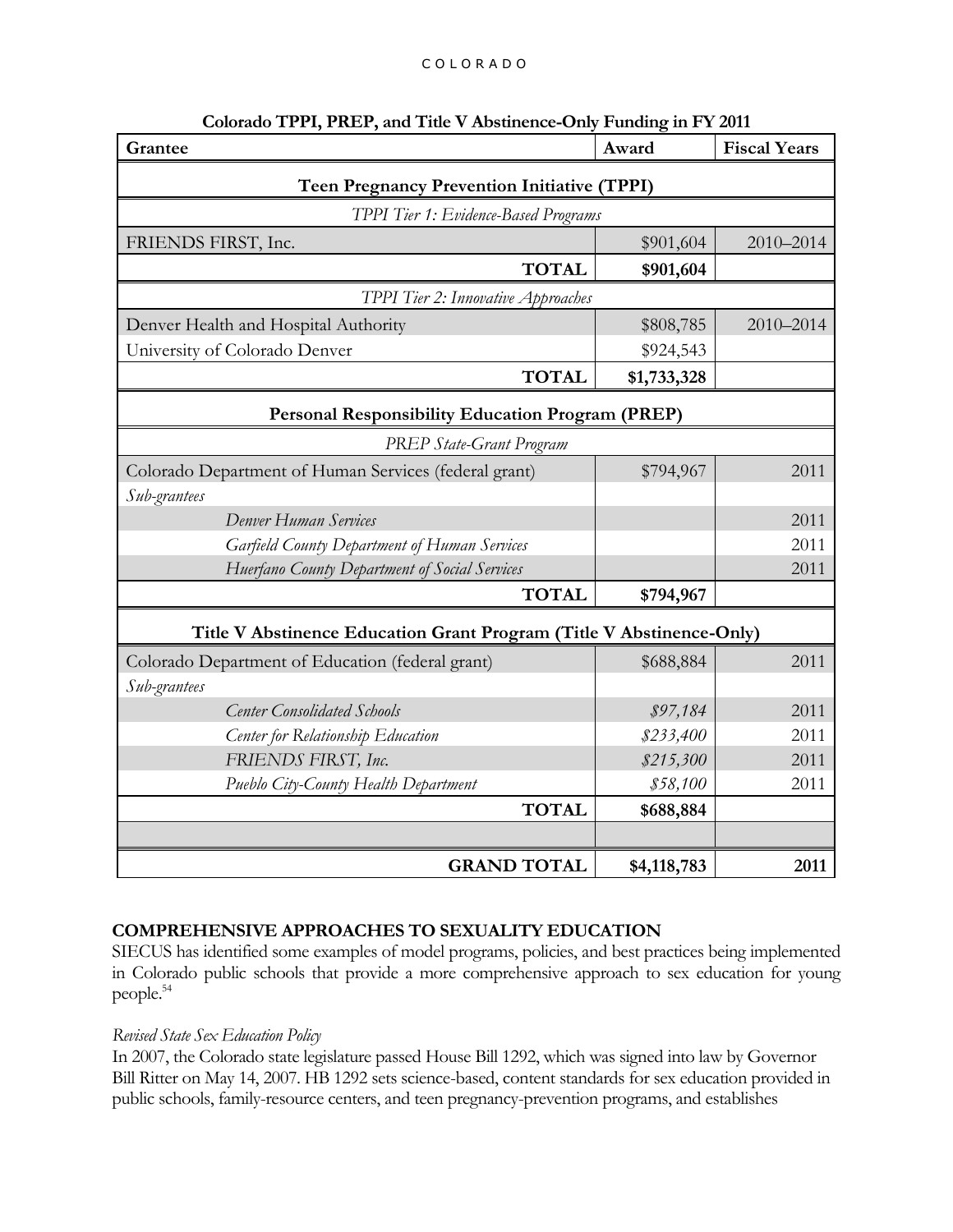minimum requirements for curriculum used to teach human sexuality by school districts. Previous Colorado law did not specify requirements for sex education, although school districts could choose to offer instruction in grades pre-K through 12. Under this law, when sexuality education is offered, curricula used must be science-based, age-appropriate, culturally sensitive, medically accurate, and address both abstinence and contraception, including emergency contraception.

#### *Updated State Health Education Standards*

In December 2008, the Colorado State Board of Education voted to develop the state's first-ever health education standards. Standards for health and wellness education were developed and incorporated into the state's physical-education standards during the 2009 revision process of the state-education standards. The revised standards, the *Comprehensive Health and Physical Education Standards*, were adopted on December 10, 2009. The *Standards* establish individual "grade-level expectations," or education outcomes, for grades K–8, while high-school expectations remain grouped for grades nine through 12. Standards for comprehensive health education are organized into categories: Physical and Personal Wellness, Emotional and Social Wellness, and Prevention and Risk Management.

Health-education standards related to human sexuality set grade-level expectations for students' abilities to use decision-making skills and make healthy decisions about relationships and sexual health. In high school, learning expectations include, among others: defining the characteristics of a healthy relationship; analyzing "the emotional, mental, social, and physical benefits for delaying sexual activity" and "factors that influence the choice, use, and effectiveness of contraception"; evaluating how HIV/AIDS and other STDs or pregnancy could impact life goals; evaluating "internal and external influences and pressures to become sexually active"; and demonstrating strategies to resist such pressures. High-school learning expectations also include "communicate the benefits of avoiding or reducing the risk of unwanted pregnancy and [STDs], including HIV" and "communicate the importance of HIV and [STD] counseling to those who are sexually active."

In eighth grade, learning expectations related to human sexuality include, "explain the benefits and effectiveness of abstinence in preventing HIV, STDs, and unintended pregnancy" and "explain the benefits and effectiveness and potential side effects of contraceptives in reducing the risk of HIV, other STDs, and unintended pregnancy." Additional benchmarks related to understanding disease prevention include "describe the signs, symptoms, and transmission of common STDs, including HIV, HPV, and chlamydia," among others. Learning expectations for seventh grade address healthy relationships, including dating and family relationships, along with sexual decision making, such as understanding the social, hormonal, familial, personal, and media influences that affect sexual decision making and activity. Seventh grade health standards also include grade-level expectations for understanding HIV transmission and contraction, as well as defining common STDs. Sixth grade expectations include gaining knowledge of both physical and emotional aspects of human sexuality. Students are expected to "describe the behaviors that place one at risk for HIV/AIDS, [STDs], or unintended pregnancy"; "identify sexual feelings common to young adolescents, and differentiate between having sexual feelings and acting on them"; and "describe the need to have clear expectations, boundaries, and personal safety strategies."

Fifth grade learning expectations cover sexual anatomy, puberty, reproduction, and skills related to health promotion and disease prevention. Some of these grade-level expectations are "differentiate between communicable and non-communicable diseases," "describe the effects of HIV on the body," and "explain how HIV is and is not transmitted." Comprehensive health education standards for lower grades do not include learning expectations that specifically pertain to human sexuality, although concepts related to boundaries, respect, and decision making are introduced as early as kindergarten.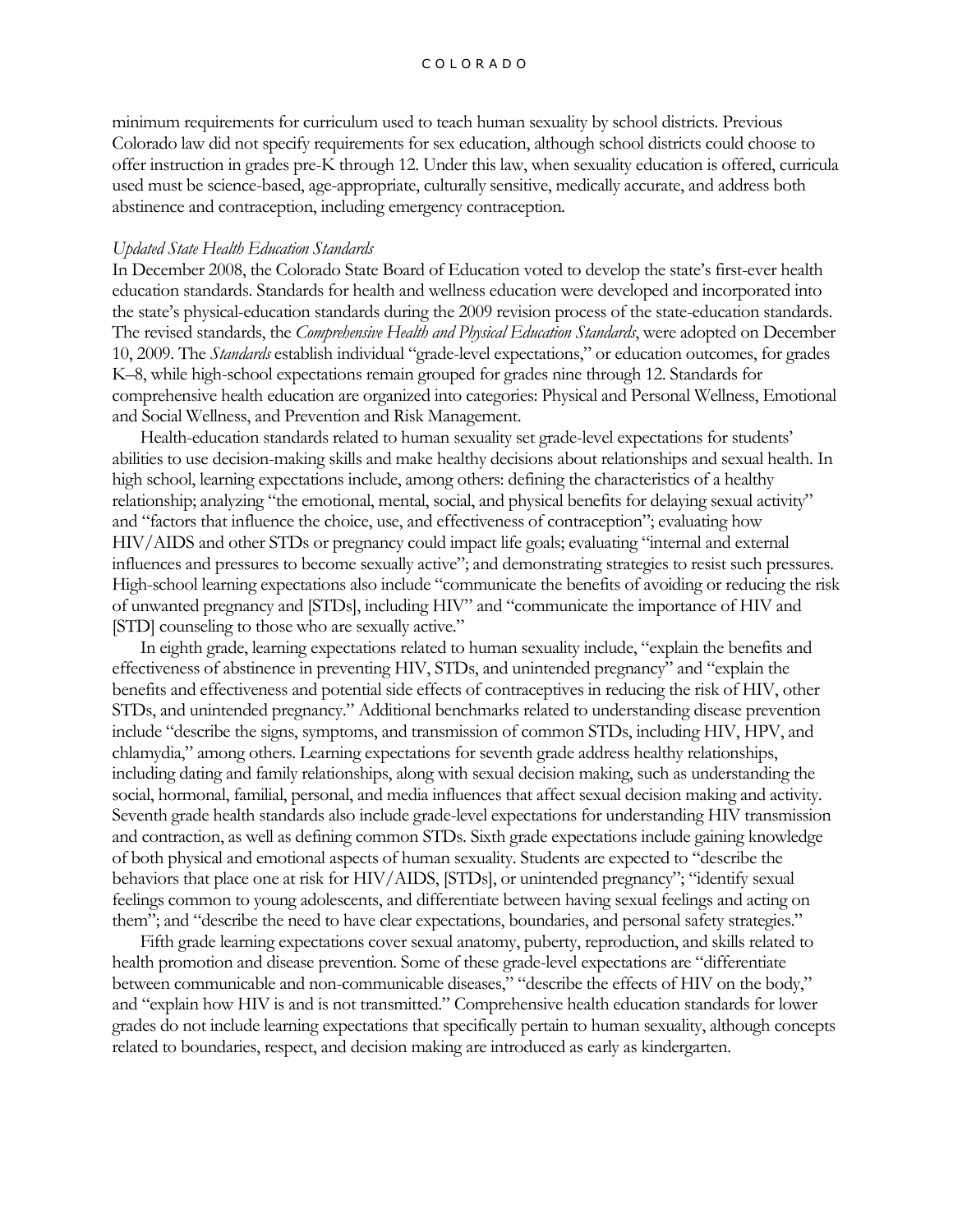#### *Comprehensive Sex Education Programs in Public Schools* Denver Public School District

In January 2007, the Denver Office of Strategic Partnerships created the Denver Teen Pregnancy Prevention Partnership (DTP3), which consists of local stakeholders and six community-based organizations. The aim of the partnership is to implement comprehensive sex education programming in Denver public schools in order to reduce the incidence of unintended pregnancy and STIs among students. DTP3 coordinates the work of the six community-based organizations to provide direct programming and services in Kepner Middle School and Lincoln and West High Schools, which are all schools with low-income Latino populations. Along with in-class programming, the partnership provides students with after-school, youth-leadership development programs, runs education and engagement workshops for parents, and places health educators to work within the school-based health centers.<sup>55</sup>

Three of DTP3's community-based organizations provide comprehensive sex education programs in the schools, including Denver Area Youth Services, Girls Inc. of Metro Denver, and Planned Parenthood of the Rocky Mountains. These organizations implement *¡Cuídate!*, *Will Power/Won't Power*, and *Safer Choices*. (Please see the PREP State-Grant Program section above for information on *Safer Choices*.) The programs provided are science-based, medically accurate, age-appropriate, culturally sensitive, and include information about both abstinence and contraception among other topics. Denver Area Youth Services delivers the *¡Cuídate!* sex education curriculum to students at Lincoln High School. *¡Cuídate!* is an evidencebased HIV-prevention curriculum adapted from the evidence-based curriculum *Be Proud! Be Responsible!*, and is tailored for use with Latino youth ages 13–18. The curriculum provides information about HIV and its transmission, addresses values and beliefs related to HIV and safer sex, and includes activities aimed to increase skills and self-efficacy for condom use, negotiating abstinence, and safer sex. The intervention consists of six one-hour lessons and is designed for use with small, mixed-gender groups. It draws upon cultural beliefs, such as the importance of family and the responsibility of a man to care for his family, in order to provide messages that resonate with participants. The curriculum consists of educational games, small-group discussions, videos, learning exercises, and skill-building activities. An evaluation of the curriculum published in the *Archives of Pediatrics & Adolescent Medicine* found that it reduced the frequency of sexual intercourse, number of sexual partners, and incidence of unprotected sex while increasing condom use among participants.<sup>56</sup>

Girls Inc. of Metro Denver implements the *Will Power/Won't Power* curriculum at Kepner Middle School. Created by Girls Inc., *Will Power/Won't Power* is an age- and developmentally appropriate pregnancy-prevention curriculum designed for adolescent girls ages 12–14. The curriculum promotes abstinence and encourages participants to delay sexual activity, while also providing information on pregnancy prevention and contraception. In addition, *Will Power/Won't Power* teaches assertiveness and communication skills, skills for identifying and resisting sexual pressures, and healthy decision making. An evaluation of the curriculum found that girls who participated in the program had increased knowledge of the risks and prevention methods related to STDs.<sup>5</sup>

#### Poudre and Thompson School Districts, Larimer County, Colorado

Since the passage of Colorado House Bill 1292 in 2007, the Larimer County Department of Health and Environment has worked to assist and support local school districts in implementing comprehensive sex education curricula in compliance with the new law. With the help of the Healthy Colorado Youth Alliance, a statewide coalition supporting school districts and communities through advocacy, organizing, and technical assistance, Larimer County's health educator serves as a resource for comprehensive sex education, providing training to teachers and assisting in revising curricula. For example, in 2008, Thompson School District developed an advisory board among school administrators and teachers to update and revise the seventh grade human sexuality curriculum. The board approved the revised curriculum in 2009.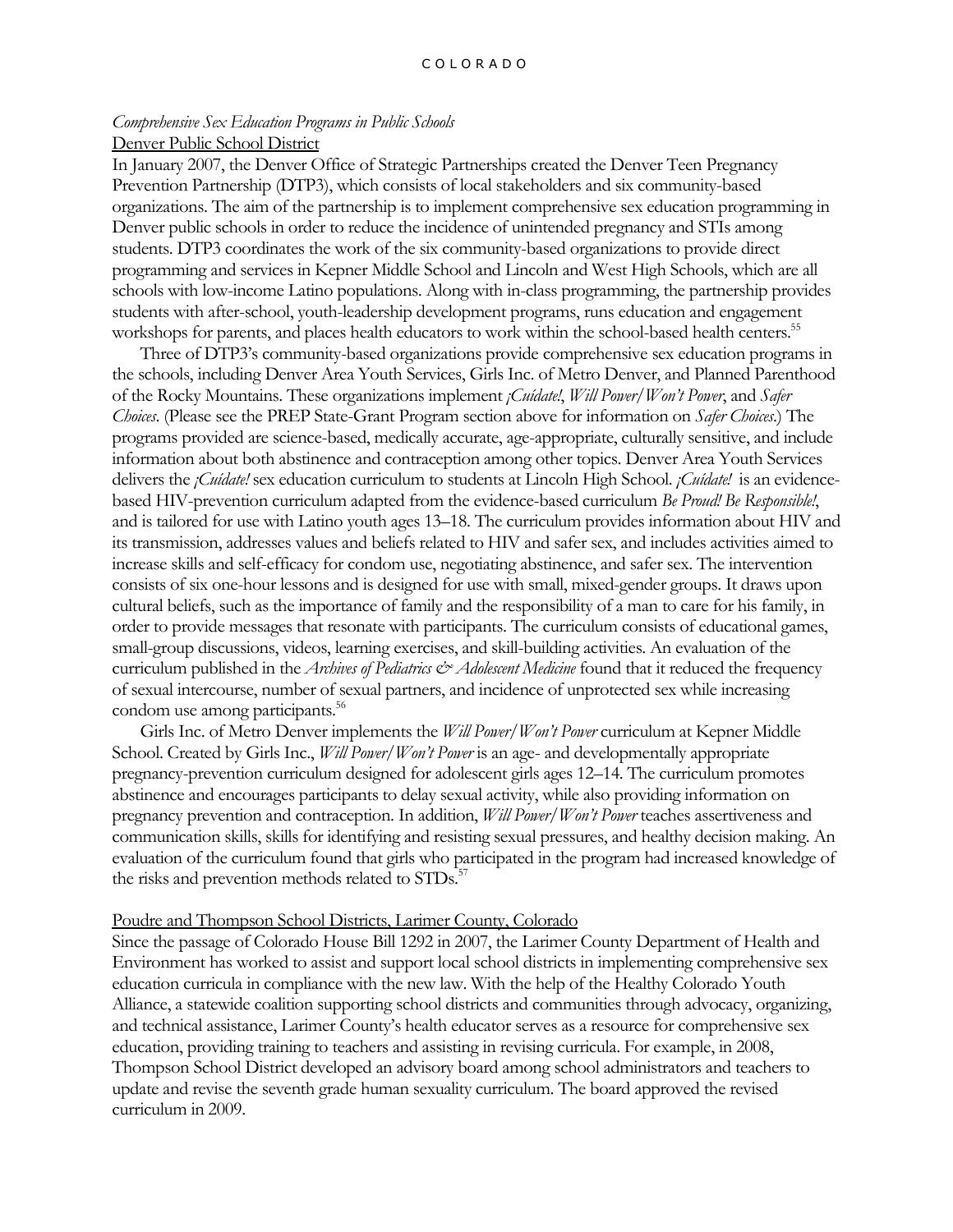We encourage you to submit any updated or additional information on comprehensive approaches to sex education being implemented in Colorado public schools for inclusion in future publications of the State Profiles. Please visit SIECUS' "Contact Us" webpage at [www.siecus.org](http://www.siecus.org/) to share information. Select "state policy" as the subject heading.

# **POINTS OF CONTACT**

## **Adolescent Health Contact**<sup>58</sup>

Anne-Marie Braga Youth and Young Adult Unit Manager Prevention Services Division Colorado Department of Public Health and Environment 4300 Cherry Creek Drive South Denver, CO 80246 Phone: (303) 692-2946

Kristine Pasquini Senior Consultant Abstinence and Sexual Health Education Colorado Department of Education, Health and Wellness 201 East Colfax Avenue, Room 305 Denver, CO 80203 Phone: (303) 866-6616

# **PREP State-Grant Coordinator**

Mary E. Roberto, M.P.A. Section Manager Colorado Department of Human Services Colorado Works Program 1575 Sherman Street, 3rd Floor Denver, CO 80203 Phone: (303) 866-2641

#### **Title V Abstinence-Only Grant Coordinator**

Anne-Marie Braga Youth and Young Adult Unit Manager Prevention Services Division Colorado Department of Public Health and Environment 4300 Cherry Creek Drive South Denver, CO 80246 Phone: (303) 692-2946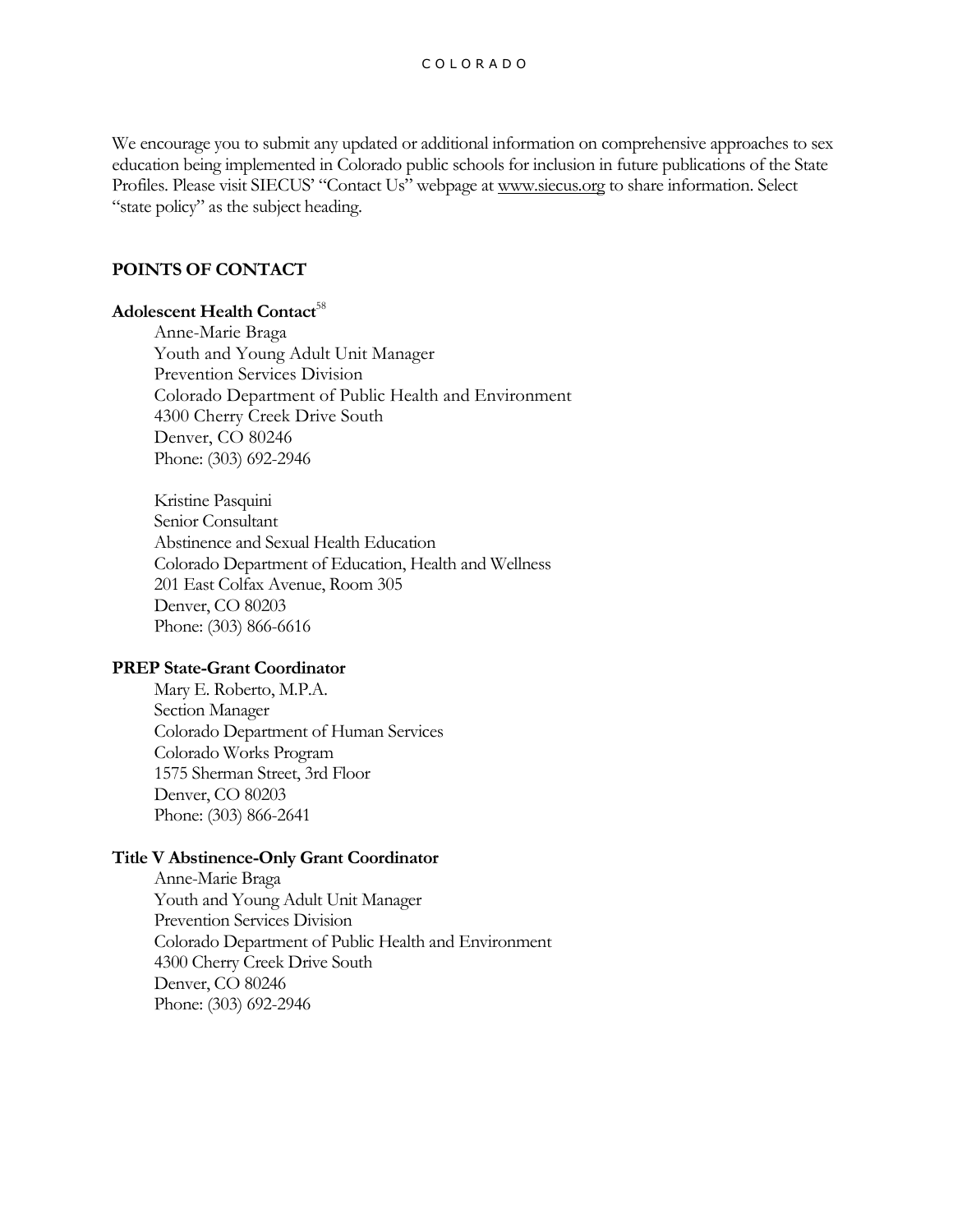#### C O L O R A D O

## **ORGANIZATIONS THAT SUPPORT COMPREHENSIVE SEXUALITY EDUCATION**

ACLU of Colorado Denver, CO Phone: (303) 777-5482 [www.aclu-co.org](http://www.aclu-co.org/)

Colorado AIDS Project Denver, CO Phone: (303) 837-0166 [www.coloradoaidsproject.org](http://www.coloradoaidsproject.org/)

Colorado Organization on Latina Opportunity and Reproductive Rights Denver, CO Phone: (303) 393-0382 [www.colorlatina.org](http://www.colorlatina.org/)

Colorado Religious Coalition for Reproductive Choice Denver, CO Phone: (303) 756-9996 [www.corcrc.org](http://www.corcrc.org/)

Colorado Youth Matter Denver, CO Phone: (303) 225-8870 [www.coloradoyouthmatter.org](http://www.coloradoyouthmatter.org/)

The Center/Rainbow Alley Denver, CO Phone: (303) 733-7743 [www.glbtcolorado.org](http://www.glbtcolorado.org/)

Girls Inc. of Metro Denver Denver, CO Phone: (303) 893-4363 [www.girlsincdenver.org](http://www.girlsincdenver.org/)

The Healthy Colorado Youth Alliance<sup>59</sup> Denver, CO Phone: (303) 316-0200 [www.healthycoloradoyouth.org](http://www.healthycoloradoyouth.org/)

The Interfaith Alliance of Colorado Denver, CO Phone: (720) 524-100 [www.interfaithallianceco.org](http://www.interfaithallianceco.org/)

Planned Parenthood of the Rocky **Mountains** Denver, CO Phone: (303) 321-PLAN [www.pprm.org](http://www.pprm.org/)

NARAL Pro-Choice Colorado Foundation Denver, CO Phone: (303) 394-1973 [www.prochoicecolorado.org](http://www.prochoicecolorado.org/) [www.preventionfirstcolorado.org](http://www.preventionfirstcolorado.org/)

## **ORGANIZATIONS THAT OPPOSE COMPREHENSIVE SEXUALITY EDUCATION**

Colorado Right to Life Committee Denver, CO Phone: (303) 753-9394 [www.coloradorighttolife.org](http://www.coloradorighttolife.org/)

Focus on the Family Colorado Springs, CO Phone: (719) 531-5181 [www.focusonthefamily.com](http://www.focusonthefamily.com/) Independence Institute Golden, CO Phone: (303) 279-6536

Youth for Christ Englewood, CO Phone: (303) 843-9000 [www.yfc.net](http://www.gospelcom.net/yfc)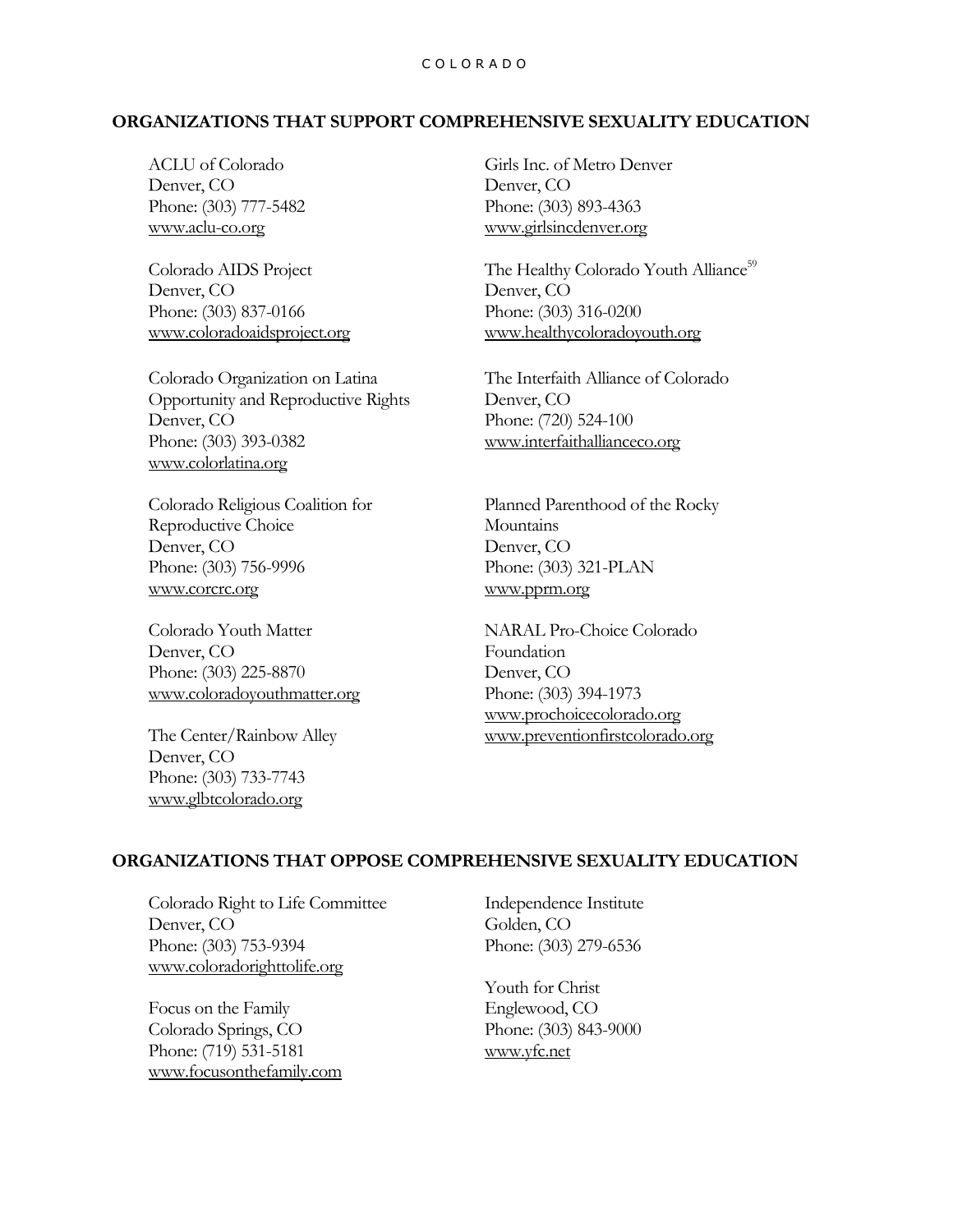Rocky Mountain Family Council Westminster, CO Phone: (303) 292-1800 [www.rmfc.org](http://www.rmfc.org/)

# **MEDIA OUTLETS**

## **Newspapers in Colorado<sup>60</sup>**

*Boulder Weekly* Boulder, CO Phone: (303) 494-5511 [www.boulderweekly.com](http://www.boulderweekly.com/)

*Daily Sentinel* Grand Junction, CO Phone: (970) 256-4229 [www.gjsentinel.com](http://www.gjsentinel.com/)

*Durango Herald* Durango, CO Phone: (970) 247-3504 [www.durangoherald.com](http://www.durangoherald.com/)

*The Gazette* Colorado Springs, CO Phone: (719) 633-5511 [www.gazette.com](http://www.gazette.com/)

*Pueblo Chieftain* Pueblo, CO Phone: (719) 544-5897 [www.chieftain.com](http://www.chieftain.com/)

#### **Political Blogs in Colorado** *Colorado Pols*

[www.coloradopols.com](http://www.coloradopols.com/)

*Free Colorado* [blog.ariarmstrong.com](http://blog.ariarmstrong.com/)

*Square State* [www.squarestate.net](http://www.squarestate.net/)

l

*Daily Camera* Boulder, CO Phone: (303) 473-1365 [www.dailycamera.com](http://www.dailycamera.com/)

*Denver Post* Denver, CO Phone: (303) 954-1201 [www.denverpost.com](http://www.denverpost.com/)

*Fort Collins Coloradoan* Fort Collins, CO Phone: (970) 493-6397 [www.coloradoan.com](http://www.coloradoan.com/)

*Grand Junction Sentinel* Grand Junction, CO Phone: (970) 247-3504 [www.gjsentinel.com](http://www.gjsentinel.com/)

*Westword* Denver, CO Phone: (303) 296-7744 [www.westword.com](http://www.westword.com/)

*Colorado Springs Independent* [www.csindy.com/blogs/IndyBlog](http://www.csindy.com/blogs/IndyBlog/)

*Progress Now Colorado* [www.progressnowcolorado.org](http://www.progressnowcolorado.org/page/community/group/FrontPage)

<sup>&</sup>lt;sup>1</sup> This refers to the federal government's fiscal year, which begins on October 1st and ends on September 30th. The fiscal year is designated by the calendar year in which it ends; for example, Fiscal Year 2011 began on October 1, 2010, and ended on September 30, 2011.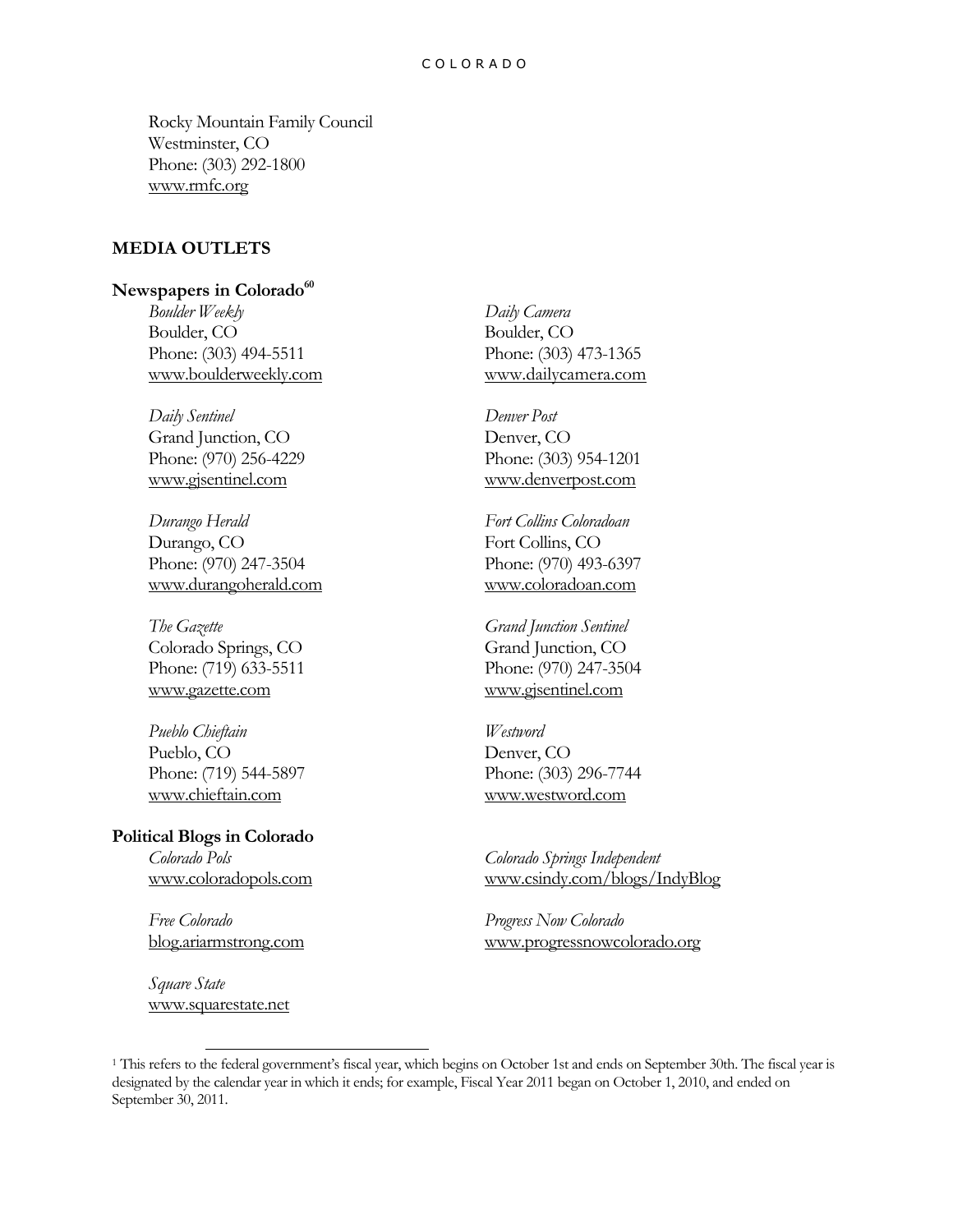l <sup>2</sup> Colorado Statute §22-1-110.5,

[http://www.michie.com/colorado/lpext.dll/cocode/1/35d4a/35dba/35dbc/35e79?f=templates&fn=document](http://www.michie.com/colorado/lpext.dll/cocode/1/35d4a/35dba/35dbc/35e79?f=templates&fn=document-frame.htm&2.0#JD_22-1-1105)[frame.htm&2.0#JD\\_22-1-1105.](http://www.michie.com/colorado/lpext.dll/cocode/1/35d4a/35dba/35dbc/35e79?f=templates&fn=document-frame.htm&2.0#JD_22-1-1105) <sup>3</sup> Ibid. <sup>4</sup> Danice K. Eaton, et. al., "Youth Risk Behavior Surveillance—United States, 2011," *Surveillance Summaries, Morbidity and Mortality Weekly Report*, vol. 61, no. SS-4 (June 8, 2012): accessed June 18, 2012, [http://www.cdc.gov/mmwr/pdf/ss/ss6104.pdf.](http://www.cdc.gov/mmwr/pdf/ss/ss6104.pdf)  <sup>5</sup> "Birth rate for U.S. teenagers reach historic lows for all age and ethnic groups," NCHS data brief, no. 89, (Hyattsville, MD: National Center for Health Statistics, 2012), accessed June 27, 2012, [http://www.cdc.gov/nchs/data/databriefs/db89.pdf,](http://www.cdc.gov/nchs/data/databriefs/db89.pdf) Data table for figure 6. <sup>6</sup> Ibid. <sup>7</sup> *U.S. Teenage Pregnancies, Births, and Abortions: National and State Trends and Trends by Race and Ethnicity*, (Washington, DC: Guttmacher Institute, January 2010), accessed May 7, 2012[, http://www.guttmacher.org/pubs/USTPtrends.pdf,](http://www.guttmacher.org/pubs/USTPtrends.pdf) Table 3.1. <sup>8</sup> Ibid., Table 3.2. <sup>9</sup> *U.S. Teenage Pregnancies, Births, and Abortions: National and State Trends and Trends by Race and Ethnicity*, Table 3.1. <sup>10</sup> Slide 9: "Rates of Diagnoses of HIV Infection among Adolescents Aged 13–19 Years, 2010—46 States and 5 U.S. Dependent Areas," *HIV Surveillance in Adolescents and Young Adults,* (Atlanta, GA: Centers for Disease Control and Prevention), accessed January 3, 2013[, http://www.cdc.gov/hiv/topics/surveillance/resources/slides/adolescents/index.htm.](http://www.cdc.gov/hiv/topics/surveillance/resources/slides/adolescents/index.htm) <sup>11</sup> Slide 18: "Rates of AIDS Diagnoses among Adolescents Aged 13–19 Years, 2010—United States and 6 U.S. Dependent Areas," *HIV Surveillance in Adolescents and Young Adults,* (Atlanta, GA: Centers for Disease Control and Prevention), accessed January 3, 2013[, http://www.cdc.gov/hiv/topics/surveillance/resources/slides/adolescents/index.htm.](http://www.cdc.gov/hiv/topics/surveillance/resources/slides/adolescents/index.htm) <sup>12</sup> Slide 10: "Rates of Diagnoses of HIV Infection among Young Adults Aged 20-24 Years, 2010—46 States and 5 U.S. Dependent Areas," *HIV Surveillance in Adolescents and Young Adults,* (Atlanta, GA: Centers for Disease Control and Prevention), accessed January 3, 2013[, http://www.cdc.gov/hiv/topics/surveillance/resources/slides/adolescents/index.htm.](http://www.cdc.gov/hiv/topics/surveillance/resources/slides/adolescents/index.htm) <sup>13</sup> Slide 19: "Rates of AIDS Diagnoses among Young Adults Aged 20-24 Years, 2010—United States and 6 U.S. Dependent Areas," *HIV Surveillance in Adolescents and Young Adults,* (Atlanta, GA: Centers for Disease Control and Prevention), accessed January 3, 2013[, http://www.cdc.gov/hiv/topics/surveillance/resources/slides/adolescents/index.htm.](http://www.cdc.gov/hiv/topics/surveillance/resources/slides/adolescents/index.htm) <sup>14</sup> "Wonder Database: Sexually Transmitted Disease Morbidity for selected STDs by age, race/ethnicity and gender 1996–2009 Results," (Atlanta, GA: Centers for Disease Control and Prevention, June 2011), accessed December 18, 2012, [http://wonder.cdc.gov.](http://wonder.cdc.gov/) <sup>15</sup> Ibid. <sup>16</sup> "History and Mission," FRIENDS FIRST, Inc., accessed April 2, 2011, [https://www.friendsfirst.org/index.php?option=com\\_content&view=article&id=50&Itemid=155.](https://www.friendsfirst.org/index.php?option=com_content&view=article&id=50&Itemid=155)  <sup>17</sup> Ibid. <sup>18</sup> "Teenage Pregnancy Prevention: Summary of Funded Evidence-Based Programs for 2010," U.S. Department of Health & Human Services, accessed April 14, 2011, [http://www.hhs.gov/ash/oah/prevention/grantees/models\\_2010\\_programs.html.](http://www.hhs.gov/ash/oah/prevention/grantees/models_2010_programs.html) <sup>19</sup> Ibid. <sup>20</sup> *Adult Identity Mentoring (Project AIM),* Evidence-Based Programs, Resource Center for Adolescent Pregnancy Prevention (ReCAPP), ETR Associates, accessed July 1, 2011[, http://www.hhs.gov/ash/oah/oah](http://www.hhs.gov/ash/oah/oah-initiatives/tpp/programs/adult_identity_mentoring_project_aim.pdf)[initiatives/tpp/programs/adult\\_identity\\_mentoring\\_project\\_aim.pdf;](http://www.hhs.gov/ash/oah/oah-initiatives/tpp/programs/adult_identity_mentoring_project_aim.pdf) see also *Project AIM: Adult Identity Mentoring, A Youth Development Intervention for HIV Risk Reduction,* Centers for Disease Control and Prevention, Division of HIV/AIDS Prevention, accessed August 18, 2011[, http://www.cdc.gov/hiv/topics/prev\\_prog/rep/packages/pdf/aim.pdf.](http://www.cdc.gov/hiv/topics/prev_prog/rep/packages/pdf/aim.pdf) <sup>21</sup> *Adult Identity Mentoring (Project AIM),* Evidence-Based Programs, Resource Center for Adolescent Pregnancy Prevention (ReCAPP), ETR Associates, accessed July 1, 2011, [http://www.etr.org/recapp/index.cfm?fuseaction=pages.ebpDetail&PageID=573.](http://www.etr.org/recapp/index.cfm?fuseaction=pages.ebpDetail&PageID=573) <sup>22</sup> Adult Identity Mentoring (AIM), Promising Practices, San Bernardino County Department of Public Health, accessed July 1, 2011, [http://www.healthysanbernardinocounty.org/modules.php?op=modload&name=PromisePractice&file=promisePractice&pid](http://www.healthysanbernardinocounty.org/modules.php?op=modload&name=PromisePractice&file=promisePractice&pid=3633)  $=3633.$ <sup>23</sup> "Pregnancy Prevention Intervention Implementation Report: Adult Identity Mentoring (Project AIM)," Programs for Replication – Intervention Implementation Reports, U.S. Department of Health and Human Services, accessed July 1, 2011, [http://www.hhs.gov/ash/oah/prevention/research/programs/adult\\_identity\\_mentoring\\_project\\_aim.html.](http://www.hhs.gov/ash/oah/prevention/research/programs/adult_identity_mentoring_project_aim.html) <sup>24 "</sup>About Us" Denver Health and Hospital Authority, accessed July 14, 2011[, http://denverhealth.org/AboutUs.aspx.](http://denverhealth.org/AboutUs.aspx) <sup>25</sup> Saras Chung and Annie Philipps, *Promoting Mental Health and Well-being in Adolescents: Recommendations for Wyman's Teen Outreach* 

*Program*, (Eureka, MO: Wyman Teen Outreach Program, 2010), accessed July 1, 2011[, http://wymancenter.org/wordpress/wp](http://wymancenter.org/wordpress/wp-content/uploads/2011/08/TOP-Promoting-Positive-Well-Being-in-Adolescents.pdf)[content/uploads/2011/08/TOP-Promoting-Positive-Well-Being-in-Adolescents.pdf,](http://wymancenter.org/wordpress/wp-content/uploads/2011/08/TOP-Promoting-Positive-Well-Being-in-Adolescents.pdf) 3.

<sup>26</sup> Ibid, 9.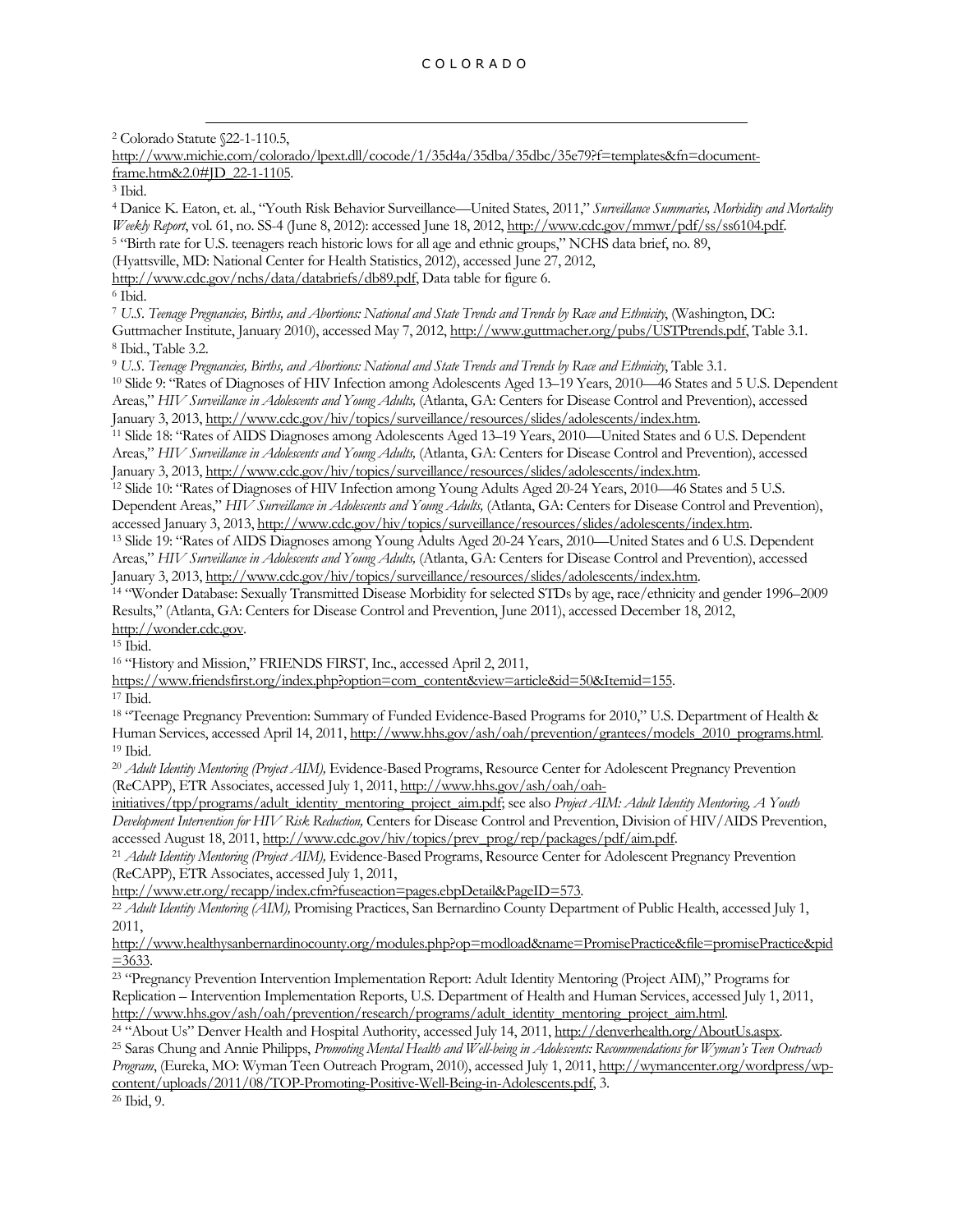<sup>27</sup> "Pregnancy Prevention Intervention Implementation Report: Teen Outreach Program," Programs for Replication – Intervention Implementation Reports, U.S. Department of Health and Human Services, accessed July 1, 2011, [http://www.hhs.gov/ash/oah/oah-initiatives/tpp/programs/teen\\_outreach\\_program.pdf.](http://www.hhs.gov/ash/oah/oah-initiatives/tpp/programs/teen_outreach_program.pdf)

<sup>28</sup> "Project Abstract Summary," Application for Federal Assistance SF-424, Teen Pregnancy Prevention Initiative, Research and Demonstration Grant Programs, Denver Health and Hospital Authority, submitted June 4, 2010, 5. Information obtained from the U.S. Department of Health and Human Services, Office of Adolescent Health, through a Freedom of Information Act

request. <sup>29</sup> Ibid.

l

<sup>30</sup> "Teenage Pregnancy Prevention: Summary of Funded Research and Development Programs for 2010," U.S. Department of Health and Human Services, Office of Adolescent Health, accessed July 14, 2011,

[http://webcache.googleusercontent.com/search?q=cache:RstgXEd5vS0J:ipv6.hhs.gov/ash/oah/prevention/grantees/models\\_](http://webcache.googleusercontent.com/search?q=cache:RstgXEd5vS0J:ipv6.hhs.gov/ash/oah/prevention/grantees/models_2010_programs.html+&cd=2&hl=en&ct=clnk&gl=us&client=firefox-a) [2010\\_programs.html+&cd=2&hl=en&ct=clnk&gl=us&client=firefox-a.](http://webcache.googleusercontent.com/search?q=cache:RstgXEd5vS0J:ipv6.hhs.gov/ash/oah/prevention/grantees/models_2010_programs.html+&cd=2&hl=en&ct=clnk&gl=us&client=firefox-a)

<sup>31</sup> Ibid.; *see also* "Circle of Life, Elementary Curriculum K–6," North Dakota Department of Public Instruction, Coordinated School Health, accessed July 14, 2011[, http://www.dpi.state.nd.us/health/HIV/colelementary.pdf.](http://www.dpi.state.nd.us/health/HIV/colelementary.pdf)

<sup>32</sup> "Teenage Pregnancy Prevention: Summary of Funded Research and Development Programs for 2010," U.S. Department of Health and Human Services, Office of Adolescent Health.

<sup>33</sup> Information provided by Jennifer Morganto, Prevention Programs Specialist/PREP Project Manager,

Colorado Department of Human Services/Colorado Works, March 15, 2012.

<sup>34</sup> "Personal Responsibility and Education Program (PREP) State Plan Abstract," Colorado Department of Human Services, accessed August 28, 2012[, http://www.colorado.gov/cs/Satellite/CDHS-ColoradoWorks/CCW/1251588039866.](http://www.colorado.gov/cs/Satellite/CDHS-ColoradoWorks/CCW/1251588039866)

<sup>35</sup> Ibid. <sup>36</sup> Ibid.

<sup>37</sup> *Science and Success: Sex Education and Other Programs That Work to Prevent Teen Pregnancy, HIV & Sexually Transmitted Infections* (Washington, DC: Advocates for Youth, 2008), accessed August 28, 2012,

[http://www.advocatesforyouth.org/storage/advfy/documents/sciencesuccess.pdf,](http://www.advocatesforyouth.org/storage/advfy/documents/sciencesuccess.pdf) 26–28.

<sup>38</sup> Science and Success: Sex Education and Other Programs That Work to Prevent Teen Pregnancy, HIV & Sexually Transmitted Infections (Washington, DC: Advocates for Youth, 2008), accessed August 28, 2012,

[http://www.advocatesforyouth.org/storage/advfy/documents/sciencesuccess.pdf,](http://www.advocatesforyouth.org/storage/advfy/documents/sciencesuccess.pdf) 102–105.

<sup>39</sup> "Personal Responsibility and Education Program (PREP) State Plan Abstract." Colorado Department of Human Services.

<sup>40</sup> Information provided by Benjie Blase, Title V Program Manager, Colorado Department of Education, Office

of Health and Wellness, October 26, 2012.

<sup>41</sup> Ibid.

<sup>42</sup> Title V State Abstinence Grant 2011, Center Consolidated School District, January 2011, 3. Information

obtained from the Colorado Department of Education through a Colorado Records Act request.

<sup>43</sup> Information provided by Benjie Blase, Title V Program Manager, Colorado Department of Education, Office of Health and Wellness, October 26, 2012.

<sup>44</sup> Ibid.

<sup>45</sup> Joneen Krauth-Mackenzie, *WAIT (Why Am I Tempted) Training, Second Edition* (Greenwood Village, CO: WAIT Training, undated). For more information, see SIECUS' review of *WAIT Training* at

[http://www.communityactionkit.org/curricula\\_reviews.html.](http://www.communityactionkit.org/curricula_reviews.html)

<sup>46</sup> Information provided by Benjie Blase, Title V Program Manager, Colorado Department of Education, Office of Health and Wellness, October 26, 2012.

<sup>47</sup> "Executive Summary," Title V State Abstinence Grant 2011, FRIENDS FIRST, Inc., submitted January 19, 2011. Information obtained from the Colorado Department of Education through a Colorado Records Act request.

<sup>48</sup> *STARS Mentoring Program* – Background, FRIENDS FIRST, Inc., accessed July 14, 2011,

[https://www.friendsfirst.org/index.php?option=com\\_content&view=article&id=117&Itemid=225.](https://www.friendsfirst.org/index.php?option=com_content&view=article&id=117&Itemid=225)

<sup>49</sup> "Part IV: Implementation Plan," Title V State Abstinence Grant 2011, FRIENDS FIRST, Inc., submitted

January 19, 2011, 4. Information obtained from the Colorado Department of Education through a Colorado

Records Act request; see also *STARS Mentoring Program* – Description, FRIENDS FIRST, Inc., accessed July 14,

2011, [https://www.friendsfirst.org/index.php?option=com\\_content&view=article&id=116&Itemid=224.](https://www.friendsfirst.org/index.php?option=com_content&view=article&id=116&Itemid=224) <sup>50</sup> Ibid.

<sup>51</sup> Saras Chung and Annie Philipps, *Promoting Mental Health and Well-being in Adolescents: Recommendations for Wyman's Teen Outreach Program*, (Eureka, MO: Wyman Teen Outreach Program, 2010), accessed July 1, 2011[, http://wymancenter.org/wordpress/wp](http://wymancenter.org/wordpress/wp-content/uploads/2011/08/TOP-Promoting-Positive-Well-Being-in-Adolescents.pdf)[content/uploads/2011/08/TOP-Promoting-Positive-Well-Being-in-Adolescents.pdf,](http://wymancenter.org/wordpress/wp-content/uploads/2011/08/TOP-Promoting-Positive-Well-Being-in-Adolescents.pdf) 3.

<sup>52</sup> Ibid, 9.